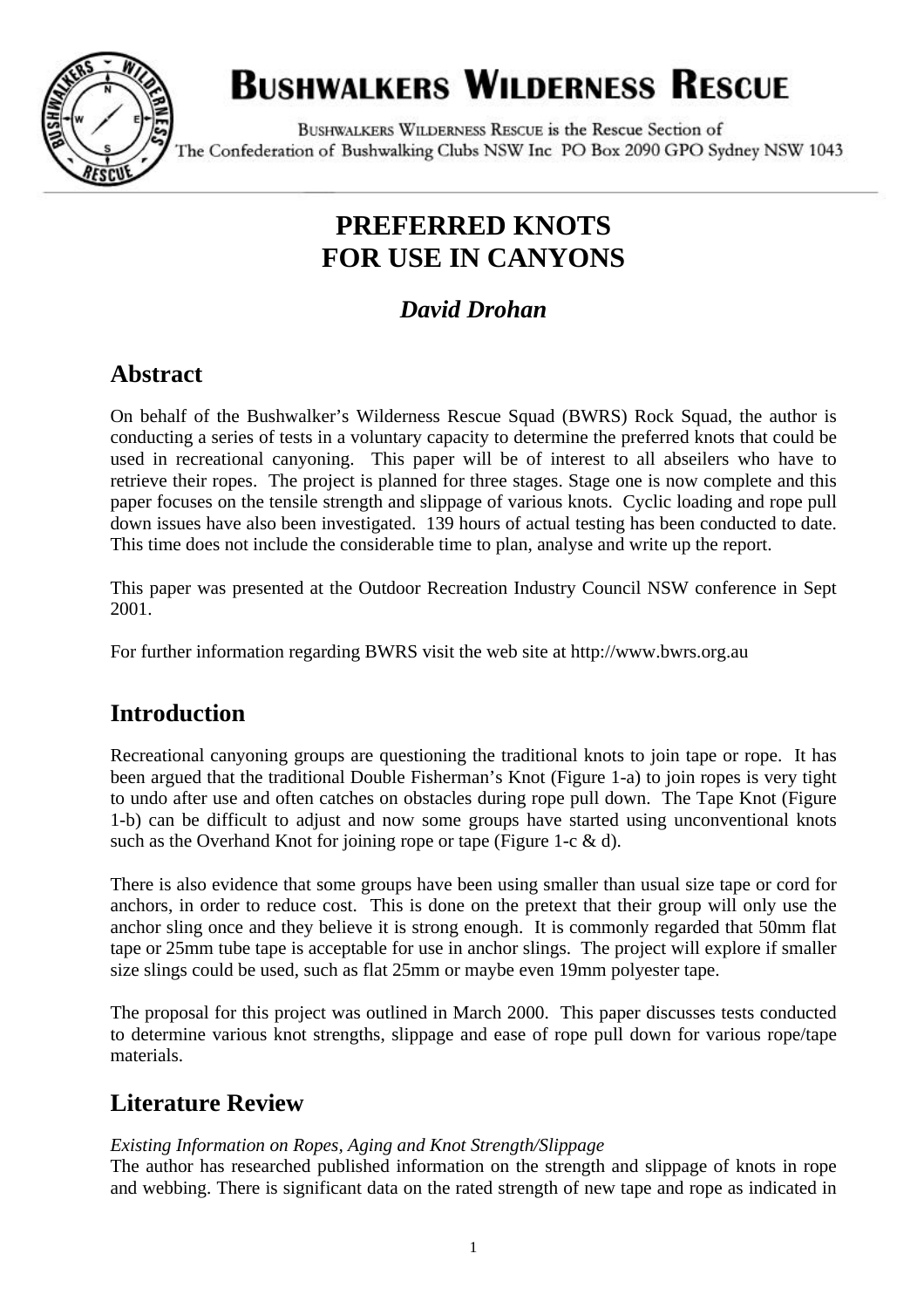the sample of catalogues and specifications (see references). However only a couple of references have been sighted that provide data on strength of knots tied in Kernmantle rope. Warild (1990 p33&34) provides information on recommended and non-recommended knots showing the static strength and falls taken for each knot. He states "the performance of most knots is variable and depends on many factors, rope diameter, wet or dry, knot packing and to a lesser extent temperature" (p33). He suggests the bulky knots appear to have a clear advantage especially in 8 or 9 mm rope and the Overhand Loop (knot) performs inconsistently. Whilst Warilds' tables are very helpful, the current author has not been able to access the test data on which they were based, and there are no test results for knot slippage. Luebben (1996, p7) also provides some data on the strength of knots, but no supporting references are provided. Long (1993, p54), mentions that the Water (Tape) knot should be checked frequently, as it has the tendency to come untied.

Much testing has been conducted by the international organisation of alpine clubs, Union Internationale des Association d'Alpinisme, (UIAA) on falling climbers and the equipment that breaks their fall. It is important to understand what causes the severity of the fall and so understand what is called a fall factor. Benk & Bram (Edelrid) describe the fall factor (FF) as the proportion of fall and the length of rope run out. The fall factor describes the severity of the fall and determines the load on the entire system. The most serious fall a climber could take in normal circumstances is FF2, that is the length of free fall (say 20m) divided by the length of rope paid out being (say 10 m) therefore  $20/10 = 2$ . This means 10m of rope must absorb the fall energy of a 20 m free fall. Abseilers do not take such extreme shock loads on their equipment. Warild (1990 p 15) argues that the worst fall factor a caver (abseiler) could take if one of the two anchor bolts snapped would only be FF0.6. The probability of a FF0.6 fall is extremely low and the most abseilers should ever expect for a well rigged rope is FF0.3. Warild states the most convincing evidence that caving (static) ropes are strong enough is the complete lack of accidents due to ropes failing under shock loads from caving (or abseiling in canyons).

Warild (1990, p 17) mentions ropes could be damaged by mechanical deterioration by 10 FF0.1 minor shock loads, caused by prusiking or rough abseiling and suggests this is an avenue for investigation. One of the future tests in Stage 2 will explore this issue, as old ropes (that are too stiff to abseil on) are often used as back up anchor ropes.

Polyamide static ropes used for canyoning can be old. There is no "use by date" based only on age. The Blue Water Technical Manual (2001) provides information on when to retire your static rope, such as damage from sharp edges, glazing from fast abseils or soft hollow or lumpy sections in the rope. Replacement is based on wear and tear. Age is not mentioned as a limiting criteria. What has been observed for ropes over 10 years old is that they often become too stiff to handle and abseil on. This is due to the mantle shrinking and so becomes less pliable. Blue Water recommends the shelf life for one of their unused dynamic ropes as five years. Blue Water admits there is no conclusive evidence from nylon manufacturers regarding aging of unused ropes. Warild argues on p 17 that age does affect used ropes and gives data for a 4.5 year old 9mm BWII rope that indicates it can only withstand four FF1 falls, where a new rope can take 41 such shocks. AS4142.3 (1993) requires new 11mm static ropes used for rescue to withstand two FF2 falls. Provided the abseiler does not intentionally shock load the rope the way a climber could, age is not an issue, as polyamide static ropes can withstand some shock loading. Even with the worst normal abseiling shock load of FF0.6 the old rope should survive one such shock load, as Warilds tests indicated the 4.5 year old rope could withstand four of the higher FF1 falls. It appears aging affects a ropes ability to survive shock. The five-year rule only apples to dynamic ropes as they are designed for high shock loads. Static ropes are not required to be condemned when they reach five years old as they are not intended to take high shock loads.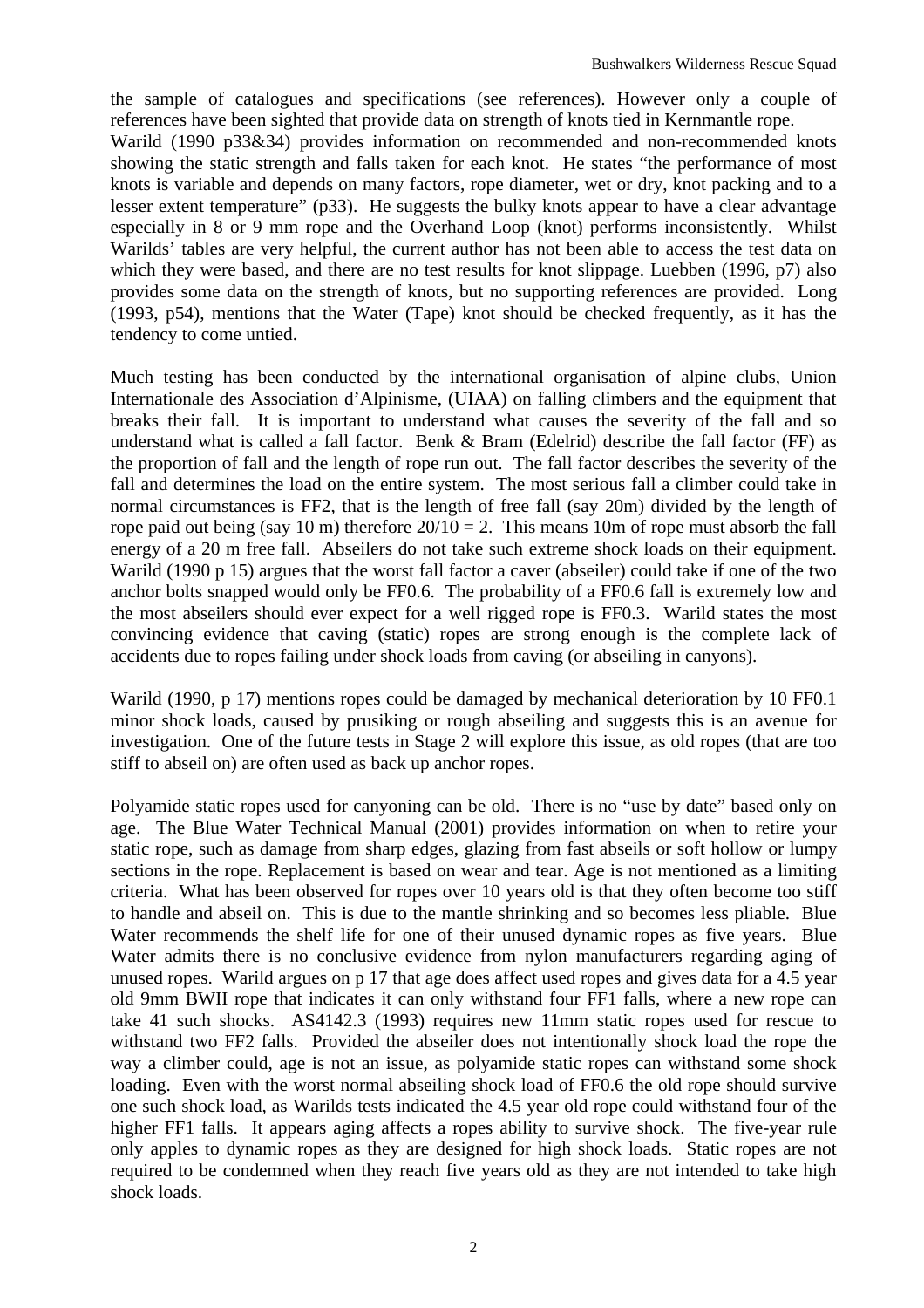Many rope manufacturers treat their rope with a "dry treatment". This involves coating the nylon fibres of the rope with either silicon or teflon. Details on the process are difficult to obtain from manufacturers. This process is done so the rope will absorb less water when wet and therefore maintain its strength. Warild (1990, p16) discusses that water absorption in nylon rope makes it less abrasion resistant and reducing its static and shock strength by up to 30%. Some of the Edelrid ropes tested in this study were "dry" treated.

For natural laid fibre rope Marks Engineering Handbook (1987, p88) states that the shorter the bend in standing rope, the weaker the knot (based on Millers experiments 1900). However it appears to be a different story for nylon ropes. A report (the author wishes to remain anonymous), discovered that knots in Kernmantle (polyamide) rope failed at the point of maximum compression due to the knot compressing one strand of the rope sufficiently that the heat generated by friction caused the strand to become plastic and then fail.

Petzl (2000) (an outdoor gear manufacturer) provides some information on alternative knots on their web page technical manual, such as recommending the Abnormal Figure 8 Knot to join two abseil ropes together. There is no supporting data for this recommendation. There is also useful data at this web site for UIAA limits and design criteria, such as that harnesses should not be loaded to more than 15kN.

Delaney (2000) from the Australian School of Mountaineering states he is not aware of any testing of aged tape and rope as typically found in canyons and suggests there is only limited information on knot slippage, but he could not provide any supporting test data.

#### *Manufacturer's Rated Strength*

The rated strength given by the product manufacturer is the minimum strength that the material will fail at, normally given in kilonewtons (kN). Most of the older equipment was rated in kilograms force (kg).

To convert to kg, multiply by 1000 (newtons) then divide by 10 (gravity rounded up). For example; a karabiner is marked as 22kN.  $22kN x 1000 = 22000(N)/10 = 2200 kg.$ A quick simple rule is just multiply kN by 100 to get kg.

Adequate testing of the product has been conducted by the manufacturer to determine the mean breaking strength. Therefore the minimum or "rated" breaking strength can be determined. US and European companies that have extensive production undertake comprehensive testing of large samples from many batches. Therefore an accurate statistical figure can be determined. Some products like karabiners have a "Sigma 3" rating which is three standard deviations back from the mean. However many overseas companies only use two standard deviations back from the mean for rope and tape products.

To explain standard deviations (std dev), Freund (1988 p76) defines for the results that create a normal (bell shaped) distribution as follows:

About 68% of the values will lie within one standard deviation of the mean, hence about 16% are outside the 1 std dev on the low side.

About 95% of the values will lie within two standard deviation of the mean, hence only about 2.5% are outside the 2 std devs on the low side.

99.7% values will lie within three standard deviation of the mean, hence only about 0.15% are outside the 3 std devs on the low side.

Some Aust/NZ rope/tape manufacturers do not use statistical calculations to determine their rated strength for the materials used in this study. Toomer (2000) has clarified that the rated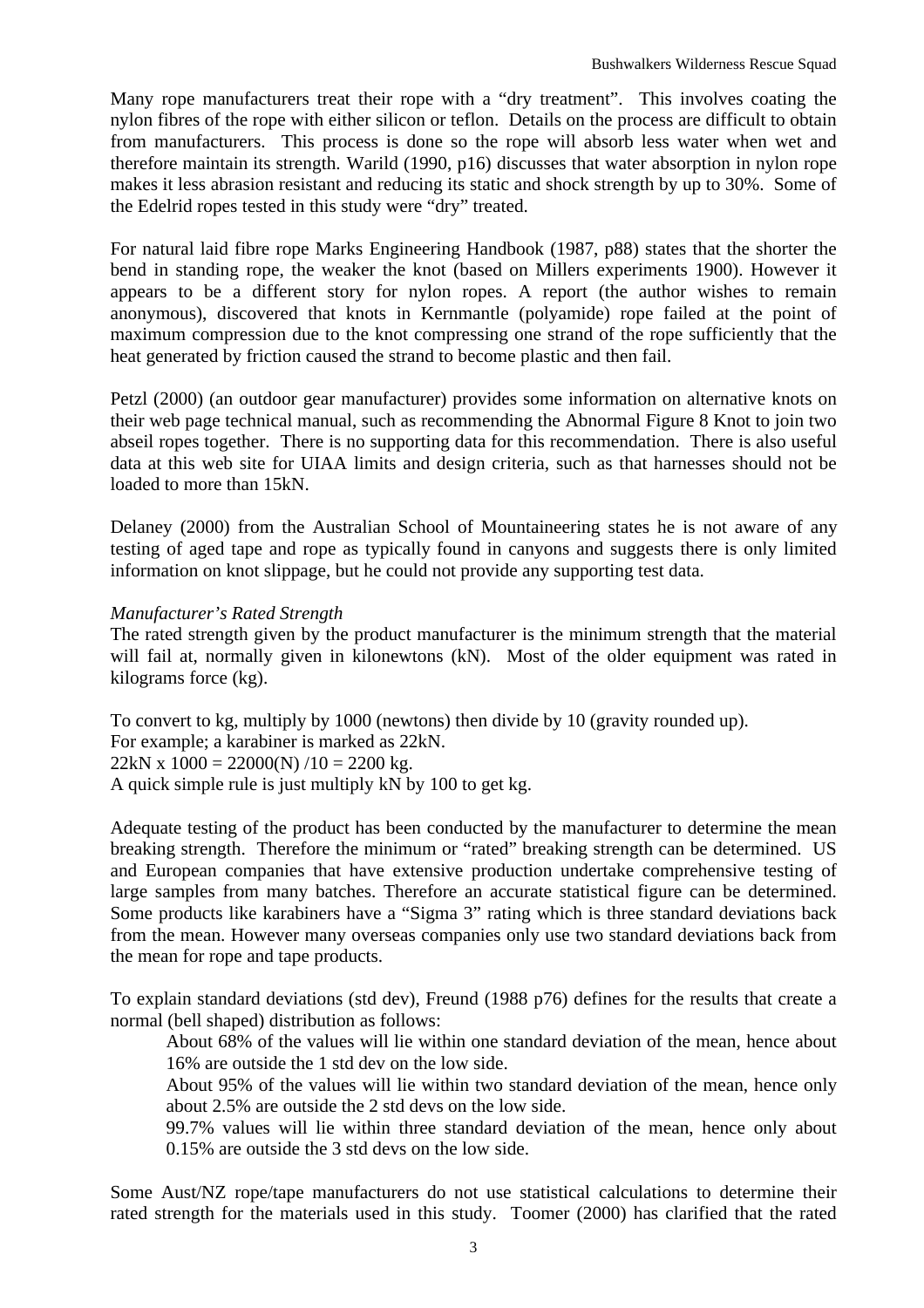strength used by Australian rope manufactures is based on a number of batch tests, using the lowest breaking specimen. Usually the rated strength is rounded down to the nearest 100 kg. Small (2000) from Donaghys Industries (a New Zealand webbing manufacturer) stated the webbing (WPM25-OPG63 &WPM50-OA900) tested in this project is uncertified. The only testing conducted by the company on these products were by random sample and the "rated" load stated in the specification sheet is based on the minimum strength from the random testing. The random sample is based on three specimens from the end of a batch run. Batches were only tested when the company had altered a part of the manufacturing process or for some other reason. No statistical methods are employed to determine the minimum break load for random sample tests.

#### *Working Load Limit*

The working load limit (WLL), sometimes referred to as the safe working load, is the maximum static load that should be applied to a rated piece of equipment. Dividing the rated strength by the Safety Factor (SF) will give the WLL for that piece of equipment. Our example of a karabiner rated at 2200kg divided by SF5 for hardware will give a 440kg WLL.

#### *Understanding Safety Factors*

Most rope and hardware manufacturers give their product a rated strength. To determine the WLL a Safety Factor (SF) is used. Jensen (1974) describes safety factor as the ratio of ultimate stress (rated strength) to allowable stress (WLL). The safety factor is based on a number of considerations including risk to human life, wear and tear of the product, aging and the type of loading that may be encountered. To understand how SFs are determined, he gives examples ranging from 2 to 10 depending on the machine and application. Engineers have agreed that 5 is acceptable for lifting loads involving humans. SF5 has been adopted as the SF used for abseiling equipment hardware. Bateman & Toomer's (1990) Australian Lightweight Vertical Rescue Instructors (ALVRI) verbal advice during the course as recorded by the author, discuss that SF5 is acceptable for hardware, however rope and tape must include a factor to account for loss of strength due to the knot.

ALVRI use a strength loss of one-third (33%) for any knot used in rescue. That is 0.67 strength remaining in the rope. The original rope strength with no knot is divided by the strength remaining due to knot of 0.67. This gives a ratio of 1.49. Multiplying the SF5 by this ratio of 1.43 will give a figure of 7.46. This figure has been rounded up to give SF8.

Based on this rationale, AS 4142.3 (1993), notes the SF as not less than 8 is considered appropriate. It is noted that the American Blue Water (2000) catalogue use the US Fire department's SF15.

An appropriate SF is important. An excessive SF may add a significant weight or volume penalty to the equipment you have to carry if you wish to maintain the existing WLLs. A SF that is too low may lead to equipment failure with possible loss of life.

#### *What else needs to be done?*

From the literature review it is clear there is still a lot to learn about knot strength and slippage in rope and tape. The tests conducted in this study provide further data on these issues however are not exhaustive. Such a study would require access to research databases covering strength of rope materials to determine the extent of research already conducted on this subject and how best to build on this knowledge.

#### **Project Design**

This project aimed to determine the best possible knot for joining ropes and slings together in a canyon. A useful side benefit was to identify any hazards evident in alternative knots. A process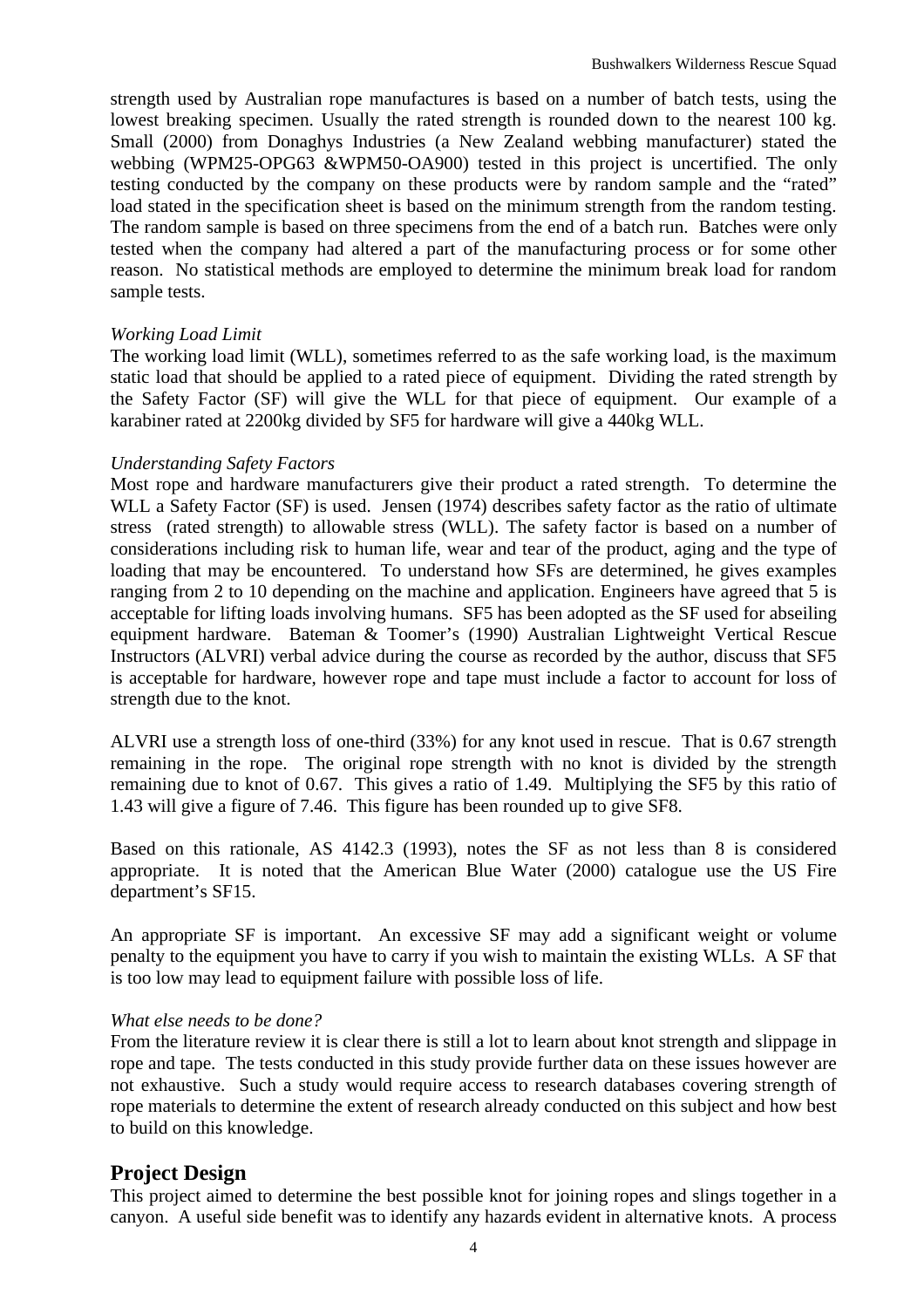of elimination determined the preferred knots. The knots being considered were eliminated in a step by step process based on the results from tests of A to E (listed below). The preferred knot (for each application) is the one that has the best results and has not been disregarded due to a safety issue.

The first stage of the process examined the static forces involved. The definition of "static" in this case, is load not subjected to dynamic forces.

#### *Objectives: Stage One*

- A. To determine the tensile strength and slippage of standard knots in slings.
- B. To determine the tensile strength and slippage of alternative knots that could be used to join tape and rope.
- C. To determine the tensile strength of certain single strand ropes without knots.
- D. To determine if knots used to join slings or ropes slip under normal (cyclic) loading.
- E. To determine the ease of double rope pull down using various rope joining knots.

Section A is used as a baseline for the strength of standard knots. Section B compares the strength of the alternative knots to Section A. Section C attempted to confirm the strength of the rope/tape used in Sections A and B, without the influence of the knot on rope strength. Any knots that were found unsafe after completion of Sections A to C were deleted from the remainder of the tests. Sections D and E are the final set of tests to examine the preferred knots for canyon use.

A further two stages of the project are planned to consider the shock forces and aging process. More information on these topics is provided under "Further Research" latter in this paper.

## **Method**

#### *Testing Requirements*

In order to maintain repeatability, reliability and validity of the tests the author has referred to appropriate Australian standards. No standard could be found that gave a procedure for tensile testing of endless loops, therefore the author has adopted the philosophy of AS 4143.1(1993) for endless loop tests and has described the procedures followed in a later section of this paper.

For single strand rope testing AS 4143.1 (1993) is directly applicable and requires a gauge length of one metre (the distance between bollards) at the required pre-tensioned load. This indicates a test bed with a stroke of two to three metres would be required. Toomer (2000) from Spelean (an Australian rope manufacturer) indicated that the one metre length is important in order to have enough material between the gauge lengths when compared with the material wrapped around the bollards. The machines that the author had access to only had a maximum stroke of one metre. In an attempt to solve this problem the author noted that in AS 2001.2.3 (1988) which is one of the standards for testing seat belts, the procedure only required a gauge length of 200mm. For this reason single strand tests using a gauge length of only 200mm were attempted.

There are no standards for conducting the cyclic and rope pull down tests in this project. Again the author has described the procedures followed in a later section of this paper.

Clem (2000) (former chairman of the Life Safety Section of the Cordage Institute, USA) provided useful advice on the testing requirements for tensile and dynamic testing of knots. His findings indicate apart from obvious criteria such as rope material and diameter, that more subjective issues can come into play. These include which side the tail comes out of the knot. ie if the knot is tied right or left hand. The author has noted these concerns and attempts have been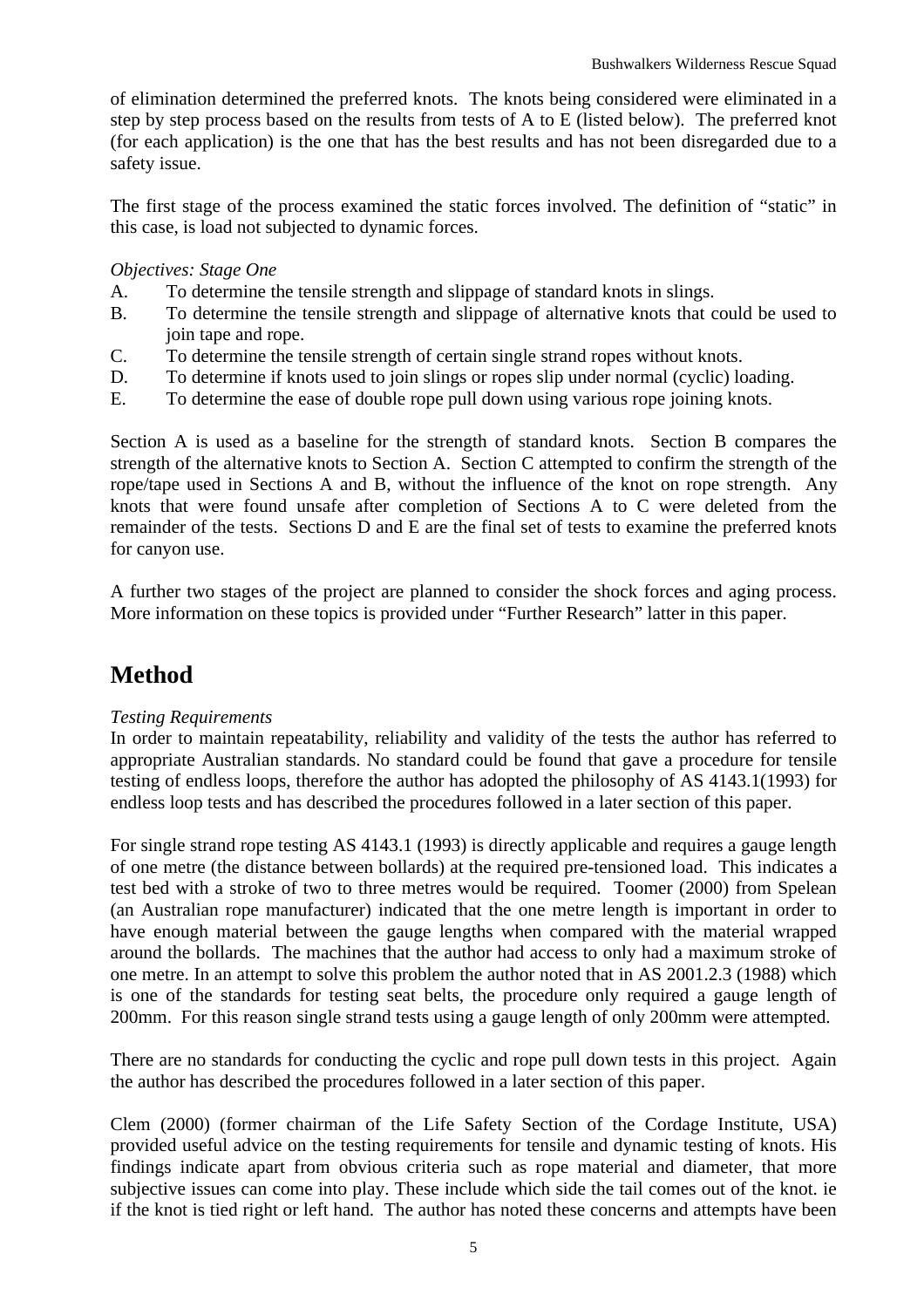made to record any unusual events during the tests by video recording a number of the tests and taking individual notes on test records.

Clem advises the absolute minimum size of the sample would be six specimens of the same material. It is acknowledged that the sample should be larger, however due to resource constraints the author has chosen six specimens per sample based on Clem's advice. Although a sample of six is less than ideal, AS 4143.1 (1993) only requires a report based on two successful test specimens. Therefore the authors sample is three times greater than the relevant standard requires.

#### *Units used.*

The metric system of measurement has been used for this study.

Length measurements: millimetres (mm) are used for measurement up to one metre and metres (m) for measurements greater than one metre.

Force measurement: kilonewtons (kN) have been used for the tensile tests. For the cyclic and rope pull down tests kilograms (kg) were used. As manufacturers rate their equipment in kN it was decided the tensile tests would remain in that unit. Although Force (Newtons) equals mass (kg) times gravity, it was decided for the other tests that simulated the weight of people and arm strength required to pull ropes down, it would be simpler to express the results of measurements as kg mass units.

#### *The Tests of stage One*

#### *A. Tensile Strength and Slippage of Standard Knots in Slings*

A tensile test machine was used to test the rated strength of new tape and old rope made up into an endless sling by a knot. The slings were tested to failure. The joining knots were the Tape Knot for tape and the Double Fisherman's Knot for rope.

#### *B. Tensile Strength and slippage of Alternative Knots in Slings*

A tensile test machine was used to test the rated strength of alternative knots in tape and rope made up into endless slings.

#### *C. Single Strand Tensile Strength*

Single strand of rope is the terminology used by rope manufacturers to describe a single length of rope, it is not a single fibre of rope. The testing conducted in A  $\&$  B was for endless slings, the rating given in the manufacturer's specification was doubled as a consequence. The doubled rating was compared to the second standard deviation back from the mean breaking strength from each sample. This is not ideal due to statistical differences in the size of the two samples being compared. To produce accurate values of strength loss due to a knot from the knot tests conducted in A& B, additional tests were conducted without a knot for the same material. This would make it possible to compare the results to determine a true strength loss due to a knot. Single strand tests are required for this. It is also reasonable to compare the breaking strength of the aged material without a knot to the rated strength to determine the strength loss due to age of the material.

#### *D. Knot Slippage caused by Cyclic Loading*

Knot slippage under cyclic loading may be a more serious problem than slipping under a constant load. Repeated predetermined loads were placed on the tape or rope slings. The knots were measured for any slippage after each load application.

#### *E. Canyon Rope Pull Down*

In canyon abseils a double rope is slung around the anchor point and one end is pulled down to retrieve the rope after use. Tests were conducted to measure the force to pull a knot joining two ropes over various edges.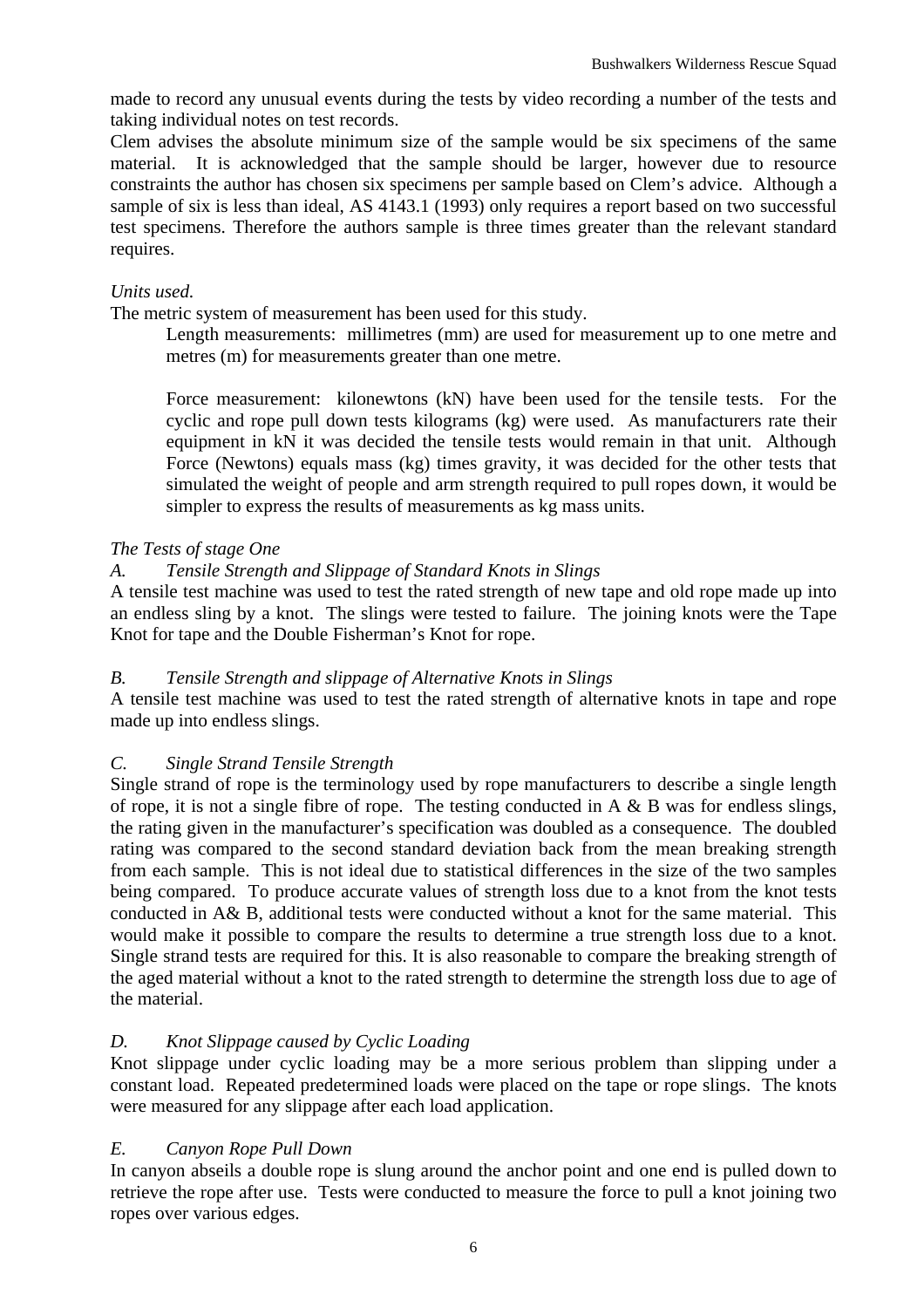### **Knots Selected for Testing**

There are many knots capable of tying rope or tape together. A knot used in a canyon environment must be safe. Safety in this context can be broken down into four sub headings. 3 & 4 are considered safety issues due to the extra time to correct problems.

- 1. Acceptable strength and slippage
- 2. Easy to check
- 3. Easy to tie and untie
- 4. Suitable for the intended application. That is, the knot won't catch on an edge during pull down.

These criteria were used to select the knots.

The following knots may meet the criteria. The project plan aimed to determine which knots met all of the above criteria.

(a) Double Fisherman's Knot in rope (b) Tape Knot in tape

(c ) Overhand Knot in rope (d) Overhand Knot in tape

(e) Rethreaded Figure Eight Knot (f) Abnormal Figure Eight Knot



(g) Alpine Butterfly Knot (to tie ropes together)





Figure 1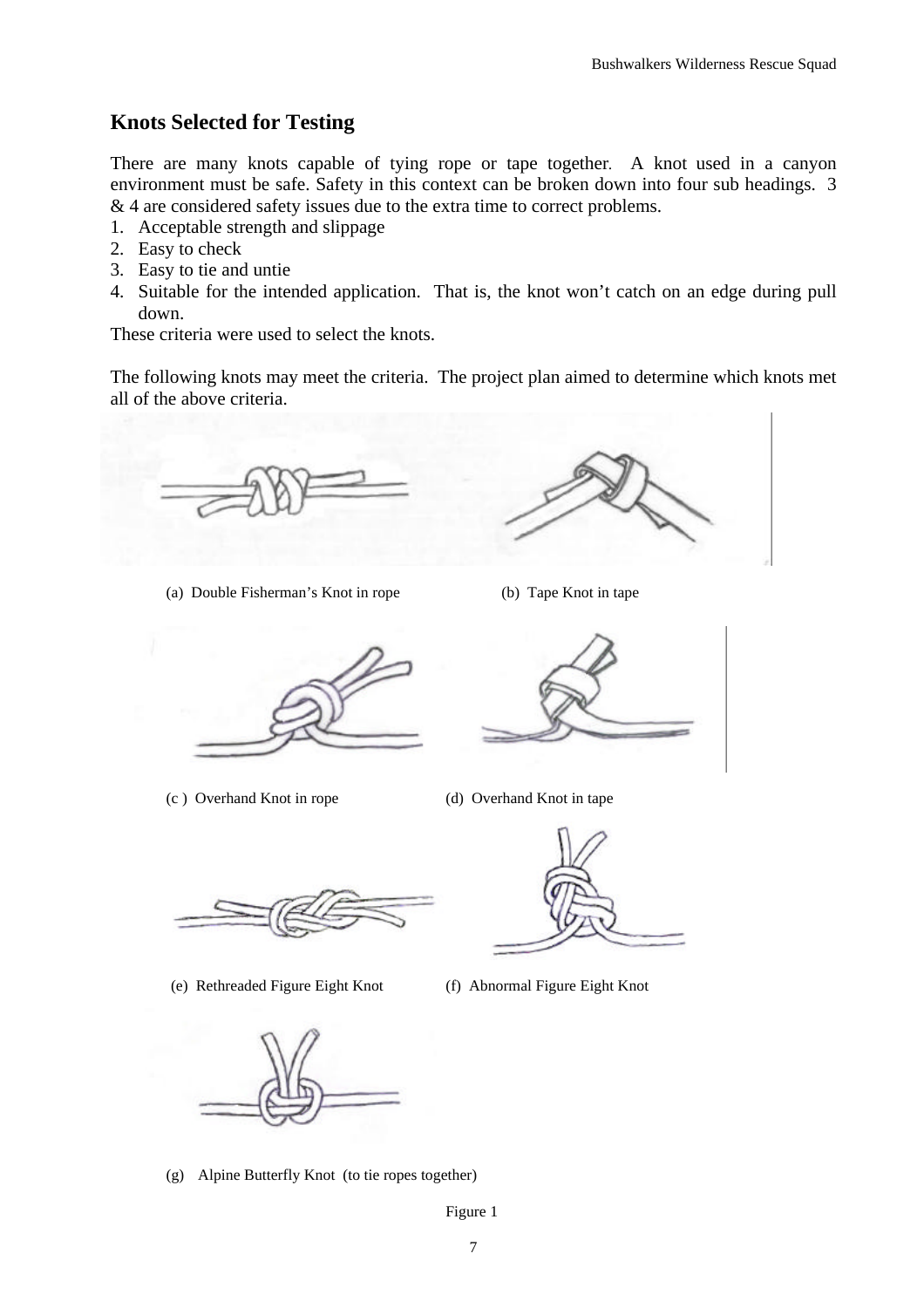Where applicable the knots were tied right-handed. There is an exception for one of the Overhand Knot pull down tests that also included a left-handed knot.

The Single Fisherman's and Bowline to join ropes together were considered inappropriate due to known slippage issues. The Rethreaded Overhand knot (a Tape Knot for rope) did not have any obvious advantage over a Double Fisherman's and so was not considered. Obviously dangerous knots such as the Reef Knot or various slip knots were dismissed.

Other knots such as the Reef Knot backed up with a Double Fisherman's Knot and also the Double Fisherman's Knot to tie tape were eliminated before the testing began. The Reef backed up with a double fisherman's has been used by some groups to overcome the issue of the Double Fisherman's Knot being too tight to undo after use. It is considered this knot is too complicated and would be even more difficult due to its size to pull over a hard edge in rope pull down tests.

The author has heard of parties tying anchor tape with a Double fisherman's knot. It is assumed they consider this knot "fool proof" regarding slippage, however this knot uses a large amount of tape to tie and most canyoners do not distrust the Tape Knot enough to use this alternative knot. Therefore the author has decided not to test this knot.

### **Materials, Knot Packing, Preparation & Conditioning**

Materials defined as new were purchased for the testing and were unused at the time of testing. Due to difficulties in accessing retailers purchase records, no attempt was made to determine the time lapse between actual manufacture date and purchase date. The actual manufacture date was not printed on the tape reels. Dates of known ropes/tape of known age are based on the purchase date.

Old rope is considered acceptable to use in these tests as this rope is sometimes used as canyon slings and always used as abseil ropes. A new rope can only be used new once! Variables were kept to a minimum to improve repeatability such as:

- Knowing the brand and age of the rope.
- Ensuring the 6 specimens per test are cut from the same piece of rope.
- Checking that any core or mantle damage is within the ALVRI guidelines.

Testing of some Sisal rope has been conducted, as canyoners may use this rope as slings in rarely visited canyons. This is done on environmental grounds, as it is believed sisal rope will rot and break down faster than nylon rope/tape when left in a canyon.

The material to be tested was formed into a sling (endless loop) by a joining knot. Figure 2 details the naming convention of the knot. The "Tails" are the rope/tape knot tail ends and the "Tension" is the section of rope/tape that form the sling.



Figure 2 Knot Definitions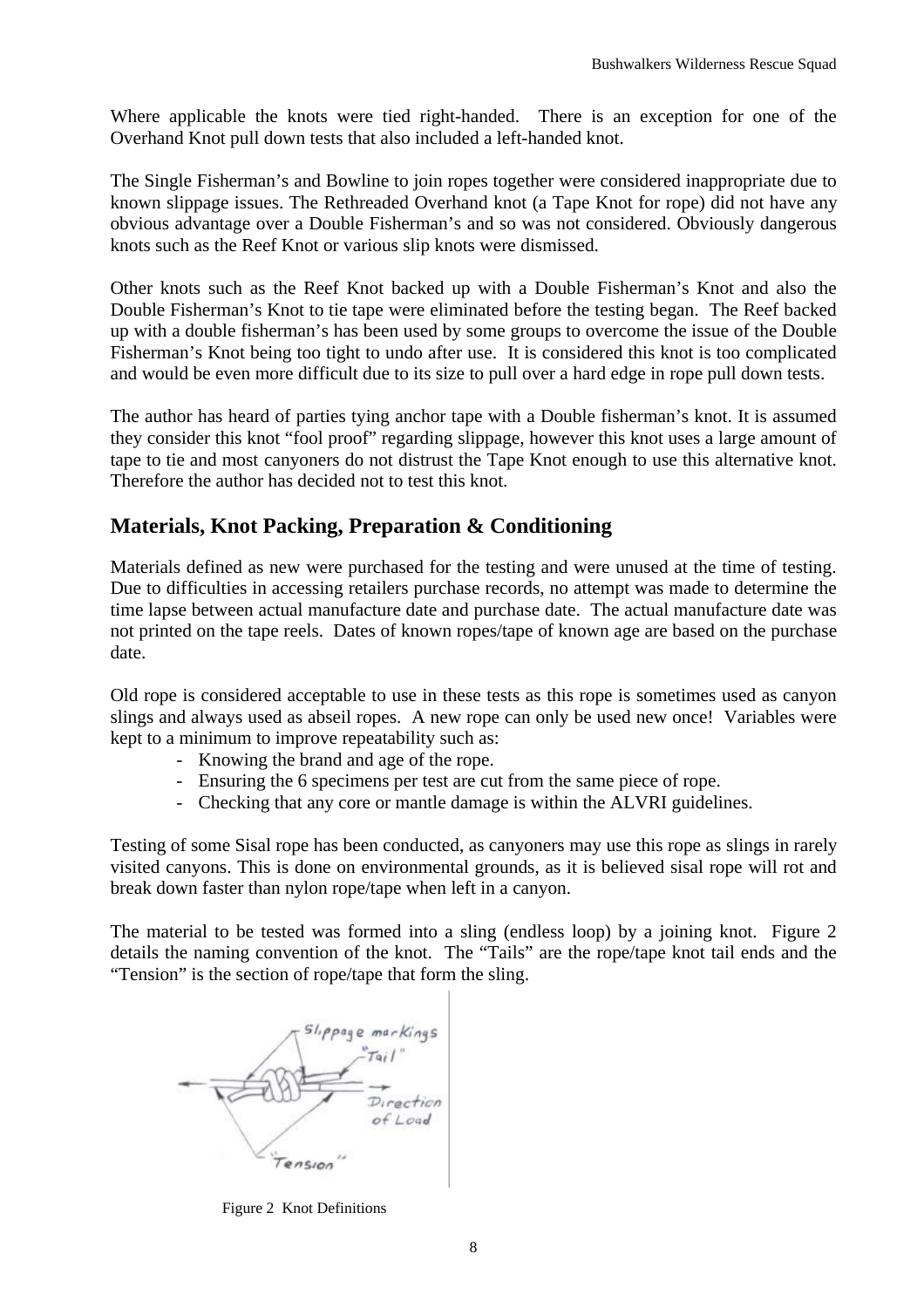All knots in tape and rope were packed according to ALVRI guidelines. The guidelines recommend there shall be no cross overs in any part of the lay of the knot and the knot shall be pulled hand tight on each protruding section out of the knot to remove any rope slackness in the knot. The tails should be long enough to tie a thumb knot. When these procedures are followed, the knot should look neat in appearance and should not have any unnecessary slippage occurring under normal load.

Although the length of a sling does not influence the load at which it will break, the author considered it would still be useful to standardise sling length. This was achieved by the use of a bollard jig for each machine. Due to the physical dimensions of each machine a standard size sling was not possible for this stage of the project. The CIT machine sling length was 380  $\pm 15$ mm. The ADFA machine sling length was 255  $\pm 15$ mm.

Conditioning of dry samples to AS 4143.1 (1993) requires a standard atmosphere of 20  $\pm$ 2  $\degree$  C and a relative humidity of  $65 \pm 2\%$ . Whilst not all testing was conducted in an air conditioned facility, the temperature and relative humidity were monitored and testing was postponed if the relative humidity rose above 70% or the air temperature was less than 15 or greater than  $30^{\circ}$  C

Conditioning for the tensile test wet samples was in water between  $14$  and  $17^{\circ}$  C, for a duration of between 45 to 60 minutes which is considered appropriate to simulate a rope in a waterfall whilst people are abseiling. For the tensile tests refer to Annex B Sheet 2 to determine which wet samples were dry treated.

For the cyclic tests the rope/tape samples were not "dry" treated. Wet test specimens were tied into slings whilst dry, then placed into a bucket of cold water for approximately 10 minutes before the test. As each set of tests took 3 hours to conduct, cold water was poured onto the  $6<sup>th</sup>$ and  $10<sup>th</sup>$  cycle to prevent drying out. Dry tests were only conducted when the relative humidity was less then 67%, due to humidity possibly affecting the results by moisture tightening the knot and thus reducing slippage.

### **Equipment**

#### **Tensile Testing Machines**

Two tensile testing machines were used to conduct the tensile tests. One is located at the Mechanical Test Laboratory; Bruce Canberra Institute of Technology (CIT) (ACT). The other is at the Civil Engineering Test Laboratory - Australian Defence Force Academy (ADFA) (ACT).

#### Bruce CIT

The machine at Bruce CIT (Figure 3-a&b) is a Shimadzu universal tensile testing machine, rated to 25 tonne and is currently certified by the National Association of Testing Authorities (NATA) as a Class A machine for all loads in range. This machine can produce load elongation graphs, unfortunately they can not be scaled and are only to be used as a guide. On this machine the gauge length was measured between the cross heads on the machine. The author worked in collaboration with the technical officer responsible for the operation of the machine. The CIT laboratory is maintained to the necessary temperature and humidity requirements.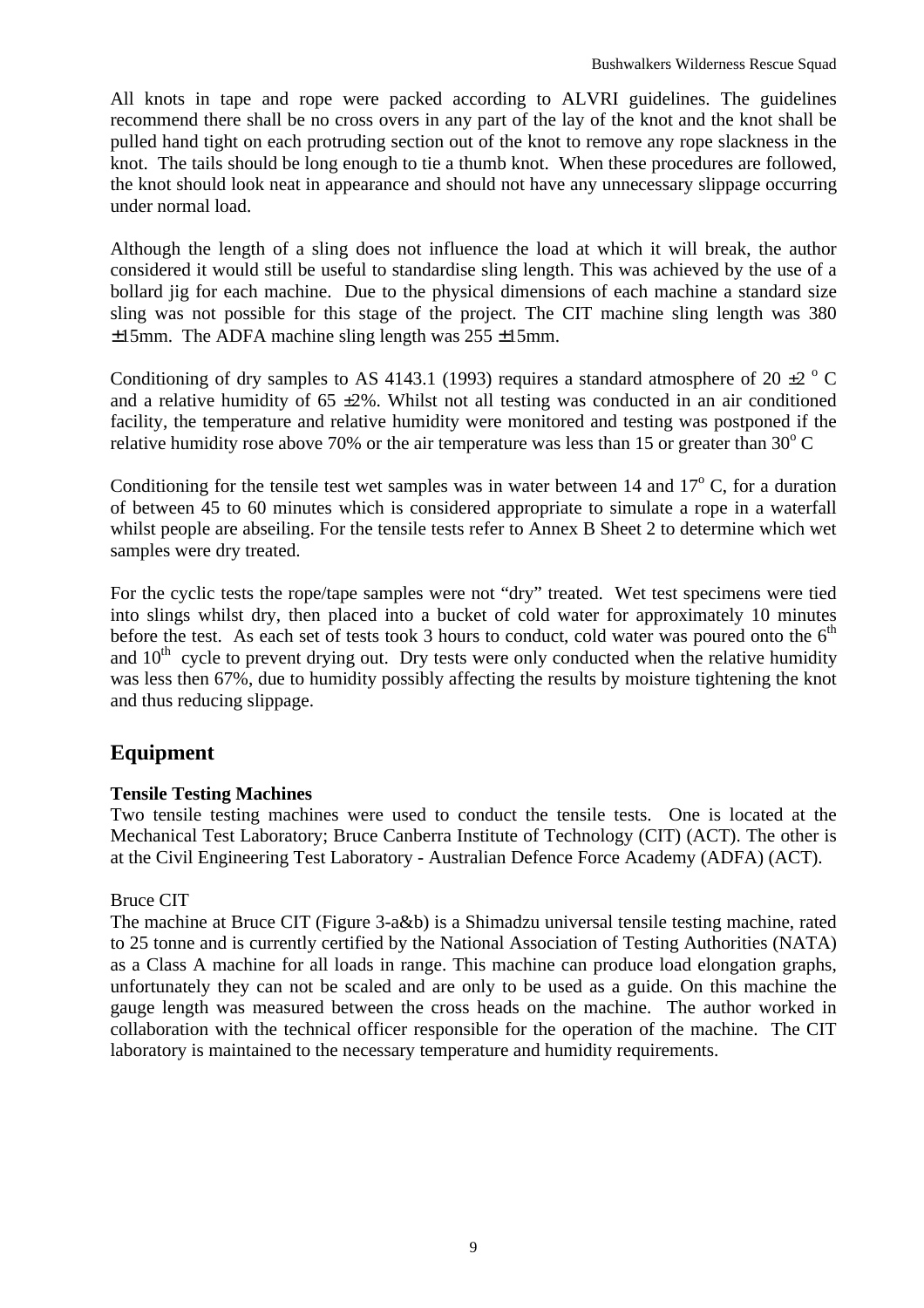Bushwalkers Wilderness Rescue Squad





 (a) The CIT tensile testing machine cross heads (b) Dial controls (The rope is to hold the pipe bollards in place when the specimen breaks) Figure 3

Unfortunately the stroke of this machine was only 300mm. Due to the elongation of the material the machine often required a reset before the material broke (in some cases 2 or 3 times). This practice involved the hydraulic rams being reset whilst attempting the keep the cross heads in the current position. The specimen was unloaded about 10 to 20% for each reset. Fortunately nearly all specimens could have the elongation measured at 3.67kN before a reset was required. The author has been reassured this practice does not affect the accuracy of the final breaking load, however it did affect the measurement of elongation at failure. The reset issue was the primary reason why access to another tensile machine was sought.

#### ADFA

The machine at ADFA was used to conduct the remainder of the tensile tests that could not be conducted using the Bruce CIT machine. This machine (Figure 4-a) is an Autograph tensile testing machine, rated to 10 tonne with a stroke of 950mm. It can be fitted with special bollards that are designed to minimise bollard stress concentration. For sling tests the 65mm outside diameter bollards (Figure 4-b) (which are free to rotate) have a 10mm machined radius to cradle the rope. The gauge length was measured between the bollard centres. For single strand tests the 65mm outside diameter fixed bollards (Figure 4-c) have a 10mm machined radius spiral into the bollard to cradle the rope for the required three wrap turns. This machine can produce scaled load elongation graphs. The machine has been certified by NATA as a Class A machine for all loads in range. Although not currently certified, the author has witnessed that the machine has been verified to within an accuracy of 100N to the requirements of the NATA certificate. The ADFA Lab is air-conditioned, but a roller door (located 20m away) to the outside was often open, which may have affected humidity.



(a) The ADFA Tensile Testing Machine (b) Sling bollard (c ) Single strand bollard





Figure 4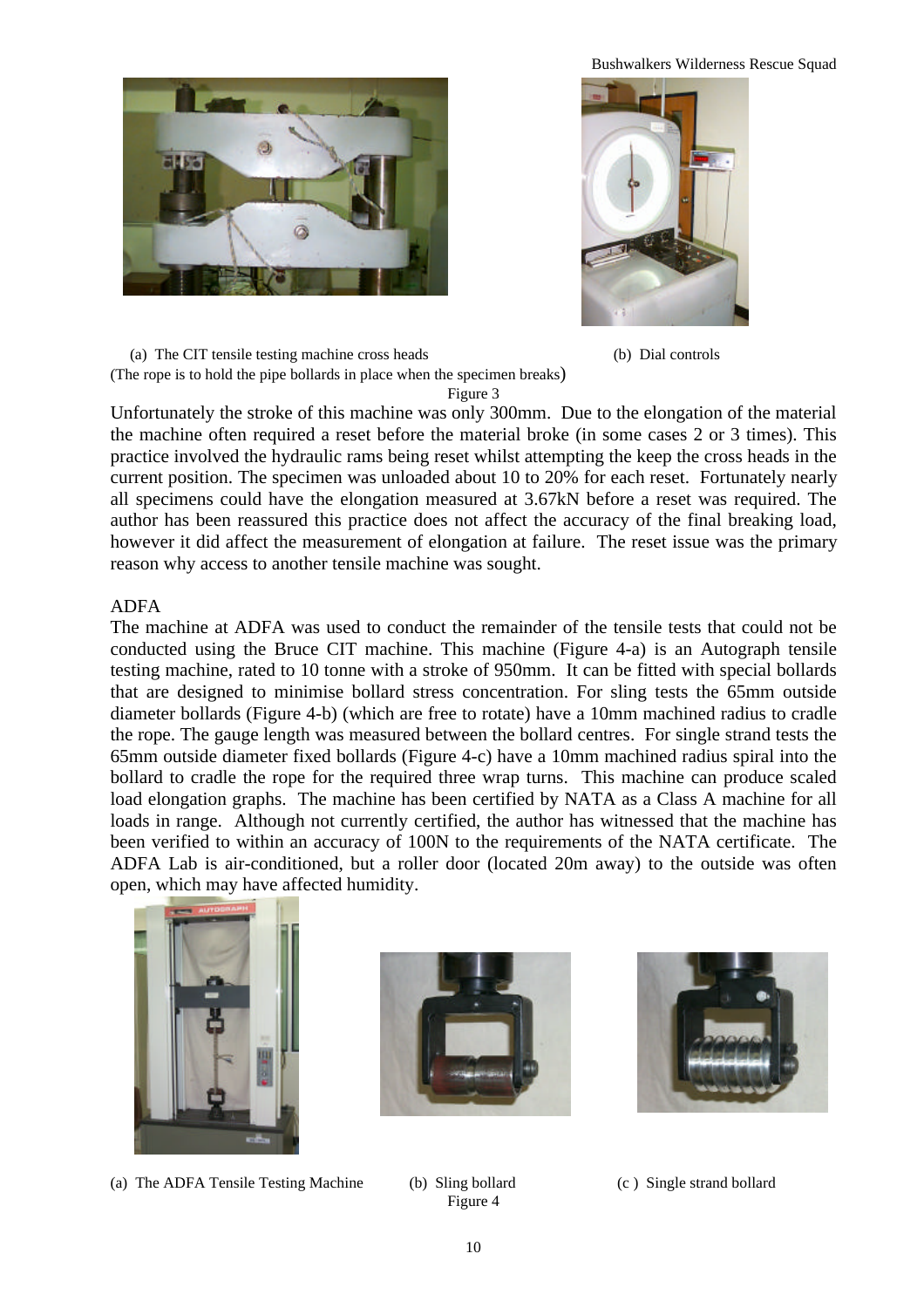#### **Knot Cyclic Testing Rig**

A rig has been built to simulate the cyclic loads that occur when a rope is abseiled on, several times. The rig was set up to measure any slippage in knots caused by this type of cyclic loading. A sling tied with the knot to be tested was suspended from an overhead structure.(Figure 5-a) Each knot was marked so any slippage in the tail or out of the sling could be measured. Measurements were taken in the unloaded condition. Either 50 or 100kg of weight were hung from the sling. Any slippage was measured when the sling was loaded (Figure 5-b). The sling was then unloaded using appropriate mechanical advantage, and was shaken for five seconds to simulate possible knot loosening by wind or handling by an abseiler. The sling was then reloaded and another set of measurements taken. This process was repeated 15 times. The Figure of 15 was considered appropriate for a maximum number of people likely to be abseiling the pitch.



(a) The cyclic testing rig showing the sling, the weight and the rope mechanical advantage for lifting the weight.

(b) Sling tape showing the slippage marks on the "Tension" side.

Figure 5

#### **Rope Pull Down Friction Measurement Rig**

Any one who has been canyoning will know how varied the required force to pull down abseil ropes can be. Force can range from one hand for a 5m drop through to three people hanging off the rope under a waterfall to slowly move it down past 50m of friction points. Due to all the possible variables it was decided one standard cliff site would be used. Trial tests at Wee Jasper indicated a 15m cliff was acceptable to provide the required friction within the spring balance range.

Two sets of tests were planned using a natural and an artificial 90° hard edge for both dry and wet conditions. The first waterfall on Bungonia creek was selected as a good site to conduct the tests.

The 9mm static ropes used in this series of tests had no dry treatment applied.

Permission was gained from the Bungonia NPWS ranger to conduct a BWRS Rock Squad testing day held at the first waterfall in Bungonia Creek. The cliff edge consisting of volcanic quartz has two points of contact for the rope with the edges at  $25^{\circ}$  and  $20^{\circ}$  off vertical. The anchor sling was angled at  $40^{\circ}$  above horizontal. The natural edge does not have a problem with excessive friction. As can be seen from Figure 6-a, a V shape groove could catch certain knots. There was a ledge 12.5m from the top edge to take load measurements from.

Two knot pull down tests were conducted, one on the natural cliff edge and for the second a Bessa block was used for the hard edge tests. Unfortunately the Bessa block could not be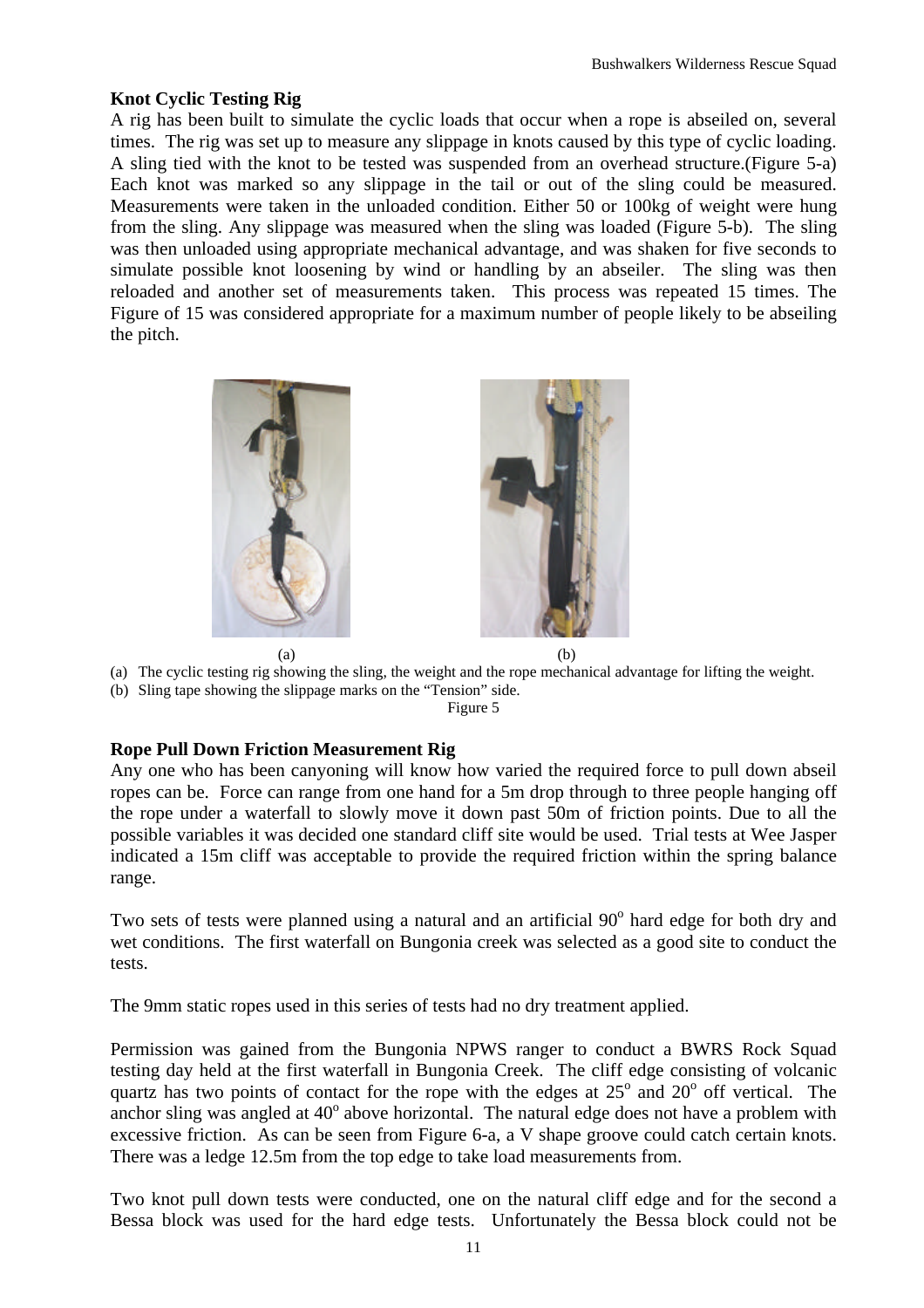secured sufficiently to prevent movement, therefore the hard edge tests were invalid. Lack of time prevented the wet tests from being conducted.



(a) The Bungonia cliff detailing the knot going (b) Profile of the Bungonia cliff edge. over the  $25^{\circ}$  edge



Figure 6

In order to complete valid hard edge tests, the authors garage roof (Figure 7-a) was selected. The roof is 2.7m high and 2x4m lengths of 9mm static ropes tied together with the knot to be tested were used. A concrete Bessa block was secured so it would not move under rope loads. A second block was used to position the anchor pivot point. The tests were standardised by using the block in the same position for all tests. A Spring balance has been used to measure the force required to start moving the knot over a  $90^{\circ}$  reverse edge and going over the  $90^{\circ}$  obtuse edge. Significant friction within the measurement range of the spring balance was obtained without the need to simulate the weight of hanging rope. Trial tests determined that the 1.5kg weights (to simulate 25m of free hanging rope) on each rope end were not required due to the 45kg spring balance exceeding its limit.







The rate of travel used in this series of tests was determined to be approximately 2 seconds per metre of rope pulled, ie 0.5m/s. This rate of travel was considered appropriate in order to read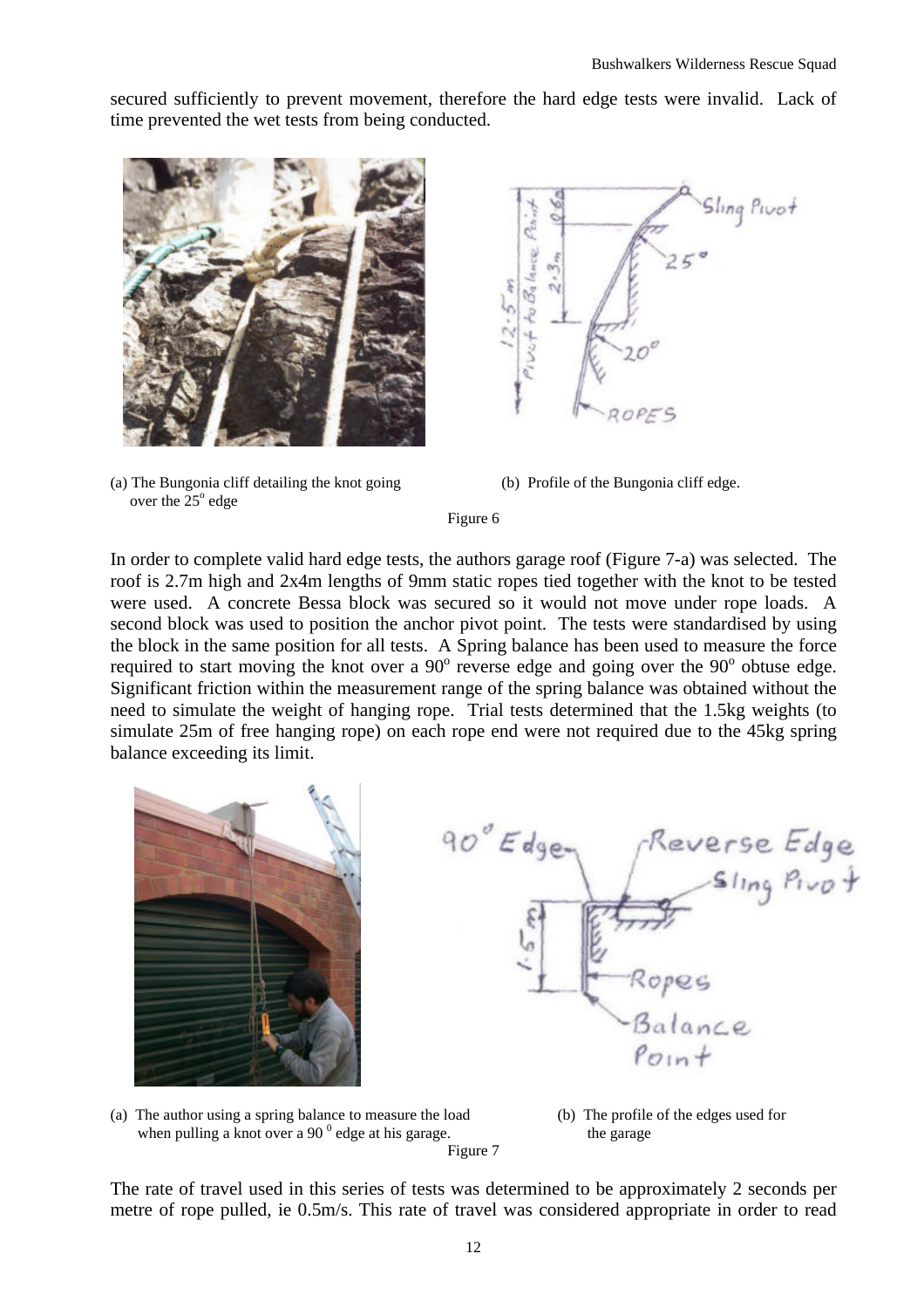the spring scales. In actual canyon rope pull down situations the rate of travel of a person pulling down the ropes may be twice the speed for small pitches. There was evidence that fast rope pull downs sometimes required less load to pass over the edge. Unfortunately trial tests determined it was not possible to measure the load on the spring balance in the fast rope pull down tests, therefore the results obtained may be conservative.

The hard edge (Figure 7-b) is considered one of the harshest edges that could be encountered so it is a good edge to test the knots being examined. For the wet tests a garden hose was used to continually spray water over the Bessa block.

#### **Loads & Test Weights**

In simulating the loads that could be applied in canyoning, the load of two people abseiling at once on a double rope (twin person or assisted abseiling) is used, as this load is the heaviest load that should be applied in the recreational activity of canyoning. ALVRI use a standard weight of 100kg for one person. Therefore the load of 200kg (1.96kN) is used to simulate two people on the abseil rope. The 200kg weight should be the WLL of ropes and tape used for canyon abseiling.

AS 4142.3 (1993) states 3.67kN (375kg) is the WLL for a rescue rope. Collecting strength and slippage data at this load will be of use to the rescue community.

Slippage measurements have been recorded when the tensile test machine reached a load of 1.96kN and 3.67kN. A final set of records have been taken when the test specimens failed. Load verses elongation graphs have been produced by the tensile test machines.

For the Cyclic Loading tests, the aim was to determine if greater slippage at the knot would occur by the repeated application of a lighter load when compared to a standard 200 kg load applied only once. A load of 50kg representing a teenager and a load of 100kg representing an adult has been used in this series of tests. The cyclic loading test weights are made up of a cluster of calibrated 10kg and 20kg weights provided by Bruce CIT.

#### **Test Apparatus and Measurement Equipment**

The tensile test machines were pretensioned, as required by AS4143.1 (1993). For each 9mm rope and tape specimen pretensioning was set at 0.1kN. For 11mm rope specimens the setting was 0.15kN. With the specimen pretensioned between the bollards of the tensile test machine, the gauge mark length was measured with a tape measure. This was the zero load measurement. The gauge length is defined as a mark on each bollard structure to which measurements were taken to determine sling elongation. Elongation measurements were taken at zero load, 1.96 kN (200 kg), 3.6 kN (375 kg) and failure.

The tensile test machines crosshead rate of travel was set at 40mm per minute.

All tensile tests had the knot positioned mid away on the sling between the bollards. Refer to Figure 4-a, photograph of the ADFA machine that shows a typical sling set up.

Vernier callipers were used to measure knot slippage. The specimens were marked at the four protrusions from the knot with a suitable contrasting coloured pen (that would not affect the strength of the material). The tail lengths were measured at zero load, as it was expected the tails would shorten and the marks would move within the knot. Tail lengths were then measured at each predetermined load. The mean "Tail" slippage could then be calculated. The "Tension" slippage data provided is the summation of the two measurements taken between the mark and the knot. Measurements were taken at each predetermined load by stopping the tensile testing machine long enough to record the dimensions. Care was taken to place the vernier callipers on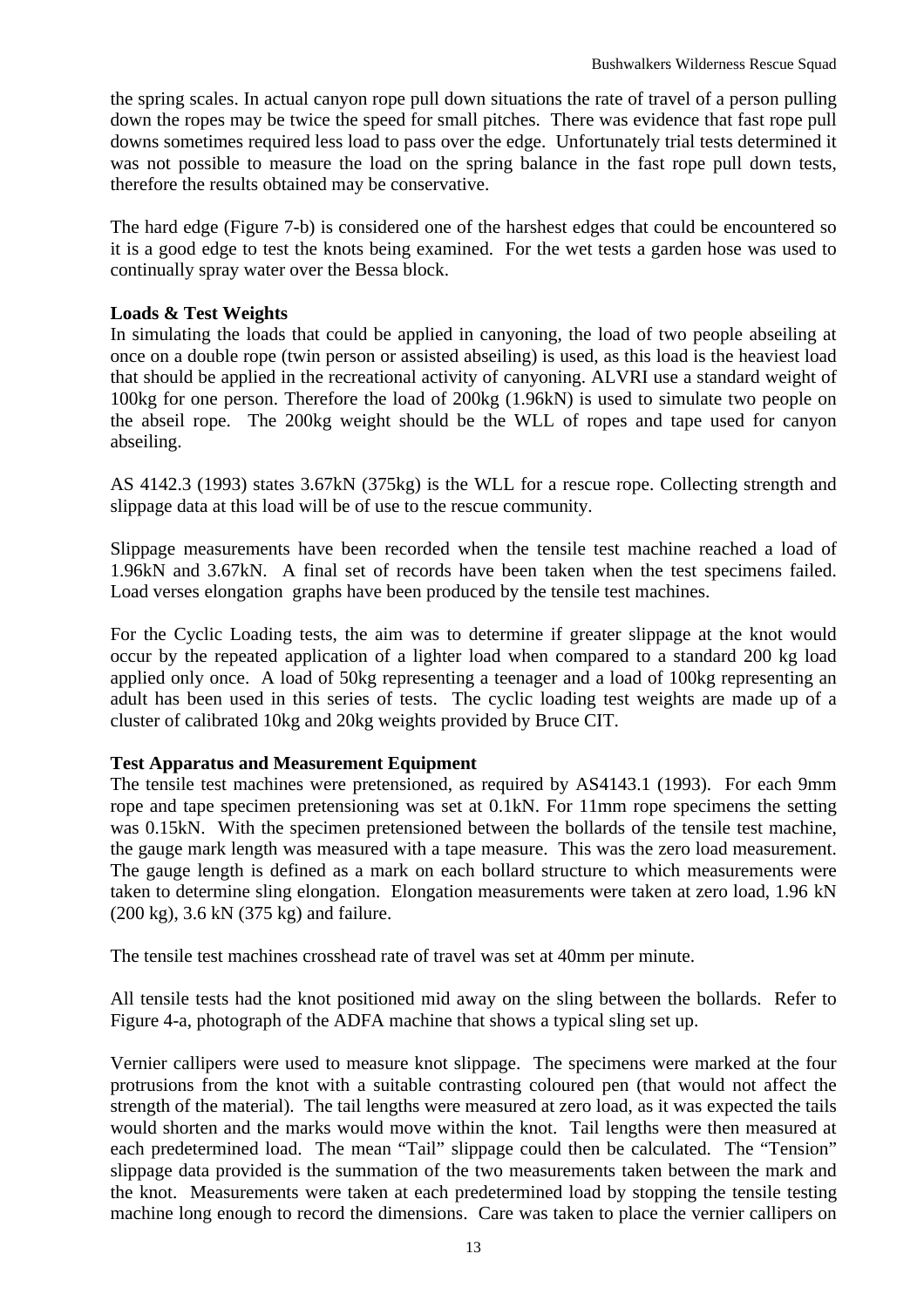the same section of the test specimens for all the readings. Accuracy is believed to be within  $\pm 1$ mm.

A spirit level, adjustable protractor and a 30m tape measure were carried into the Bungonia waterfall site to survey the cliff edge (Figure 6b). A Bessa block was carried in (and out) for the hard edge tests.

Two spring balance scales rated to either 25kg or 45kg were available for the rope pull down tests. If loads were higher than 25kg then the 45kg scale was used. The load on the scale was noted as the knot moved each time. Reading accuracy was assessed to be within  $\pm 1$ kg using this method. The 25kg spring balance was calibrated using test weights of 5kg 10kg & 20kg and was found to be accurate. The 45kg spring balance was calibrated using test weights of 5kg, 10kg, 20kg, 30kg & 40kg and found to require a correction for accuracy. A correcting factor has been applied to the results of the 45kg spring balance readings.

### **Results**

Refer to the Annexes A to E for tables and graphs of the results of this study. Annex C is not used as this series of tests was not successful.

### **Discussion**

The knot strength losses quoted in this report are for percentage strength loss due to a knot compared to the rope strength. Manufacturers tend to provide rated strength as percentage remaining in the material. Annexes A&B also tabulate the strength data as percentage strength remaining in the rope for reference only.

Statistical data is given for strength data to determine the lowest breaking strength based on 2 standard deviations (std devs) back from the mean. 2 std dev was chosen as the sample was too small for 3 std devs to give a meaningful number. Additional most overseas manufacturers use 2 std devs for their ratings.

The ramifications of relatively small samples and the approach to comparisons means there is some statistical uncertainty. It is therefore not possible to state the values for knot strength in absolute terms. However, the strength data provided can be used as a general guide.

Slippage data discussed in the paper is at the abseil working load of 1.96kN. The slippage data provided in Annex A & B is given at the loads of 1.96kN (200kg), 3.67kN (375kg) and failure. The slippage data is a guide only. Standard deviation calculations were completed for these measurements but have not been reported. There was significant scatter from the mean (up to 30%) and it is believed the sample would have to be much greater to provide conclusive statements about rope/tape slippage.

The slippage data presented in Annex A & B for the 1.96 and 3,67 kN loads could not be obtained for some materials when using the CIT machine. This was due to the large cross heads obstructing access to the specimens. Refer to Figure 3 (a) for a photograph of the cross heads.

The remaining factor of safety of the material is determined relative to a 1.96kN (200kg) load. Dividing the knot's 2 std dev breaking strength back from the mean by the 1.96kN load derives this safety factor. The equation for this is SF=(Mean breaking load –2 std devs)/Abseil WLL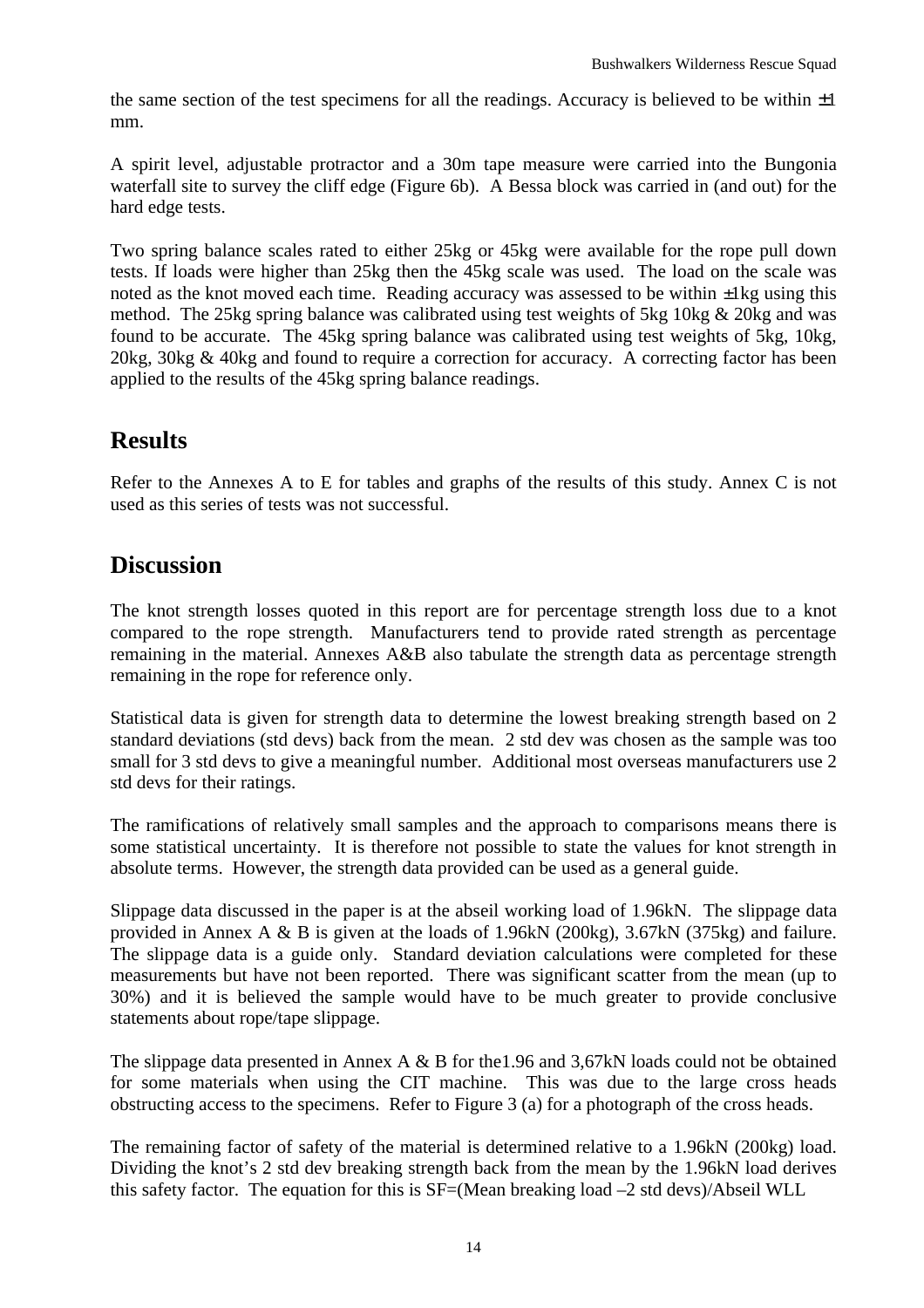For this case the breaking load includes the weakness of the knot. Therefore an additional knot factor is not included in this safety factor. As a result of this logic, the safety factor for any material should always be greater than 5. (SF5 is for loads involving humans)

|                         |                              | <b>Results</b>                                                 |                                             |                                                 | Analysis                            |
|-------------------------|------------------------------|----------------------------------------------------------------|---------------------------------------------|-------------------------------------------------|-------------------------------------|
| Knot                    | Age & Material               | Sling Breaking<br>Strength 2 Std<br>Dev back from<br>Mean (kN) | "Mean "Tail"<br>slippage at 1.96<br>kN (mm) | 'Total "Tension"<br>slippage at 1.96 kN<br>(mm) | ¦Loss of<br>Strength<br>due to knot |
| Tape                    | New 50mm flat tape           | 24.64                                                          | Not recorded                                | Not recorded                                    | 52%                                 |
| Tape                    | New 25mm tube tape           | 21.52                                                          | Not recorded                                | Not recorded                                    | 42%                                 |
| Double Fisherman's      | 1 year old 11mm static rope  | 36.43                                                          |                                             | 48                                              | 42%                                 |
| Rethreaded Figure 8     | 1 year old 11mm static rope  | 30.11                                                          |                                             | 45                                              | 52%                                 |
| <b>Overhand</b>         | new 50 mm flat tape          | 17.94                                                          | 25                                          | Not recorded                                    | 65%                                 |
| <b>Overhand</b>         | 1 year old 11mm static rope  | 22.05                                                          | 12                                          | 51                                              | 65%                                 |
| Abnormal Fig 8          | 15 year old 11mm static rope | 24.10                                                          | 16                                          | 203                                             | 62%                                 |
| <b>Alpine Butterfly</b> | 1 year old 11mm static rope  | 29.97                                                          | 14                                          | 54                                              | 52%                                 |

Table 1

Summary of Strength Loss due to Knot & Slippage

For detailed information refer to Annex A & B

Table 1 provides an abridged summary of the strength loss due to knot & slippage data that is provided in Annex A and Annex B. The following discussion refers to these Annexes, this table is provided for quick reference.

#### **A. Tensile Strength & Slippage of Standard Knots in Slings**

#### *Double Fisherman's Knot (Figure 1-a) (refer to sheet A-2)*

One year old Blue Water 11mm rope had a strength loss due to the knot of 42%. The 18 year old Blue Water 11mm rope had a strength loss of 70%. The difference between the 1 and 18 year old rope tied with the same knot is 28%. It appears the aging of the old rope may account for a  $\approx$  30% strength loss.

Graph A-4 is typical of the slope of elongation verses load which was generally non-linear.

For new 10mm & 12mm Sisal rope the strength loss due to the knot was 36% & 9 %. The 9% may be explained, if the manufacturer's rated strength included a knot. It could also be explained if the manufacturers rated strength for the rope was 3 standard deviations below the mean rope breaking strength. Then a sample of rope well above the rated strength would give the low apparent strength reduction.

Graph A-5 is typical of the slope of elongation verses load which was very jagged due to the rope fibres in the knot beginning to fail, as well as minor slippage in the knot.

New 7mm & 9mm Riviory rope gave unexpected results of 2% & 6 % strength loss due to the knot.

The abseil working load "Tension" slippage averaged out at 49mm for both 9mm and 11mm rope. The "Tail" creep was 6mm at this load. The sisal rope slipped less than the kermantle rope. Its "Tension" slippage was only 30mm due to the laid strands locking and thus reducing slippage.

The remaining SF for 10mm Sisal rope was only 4. All other materials tested had SFs in excess of 5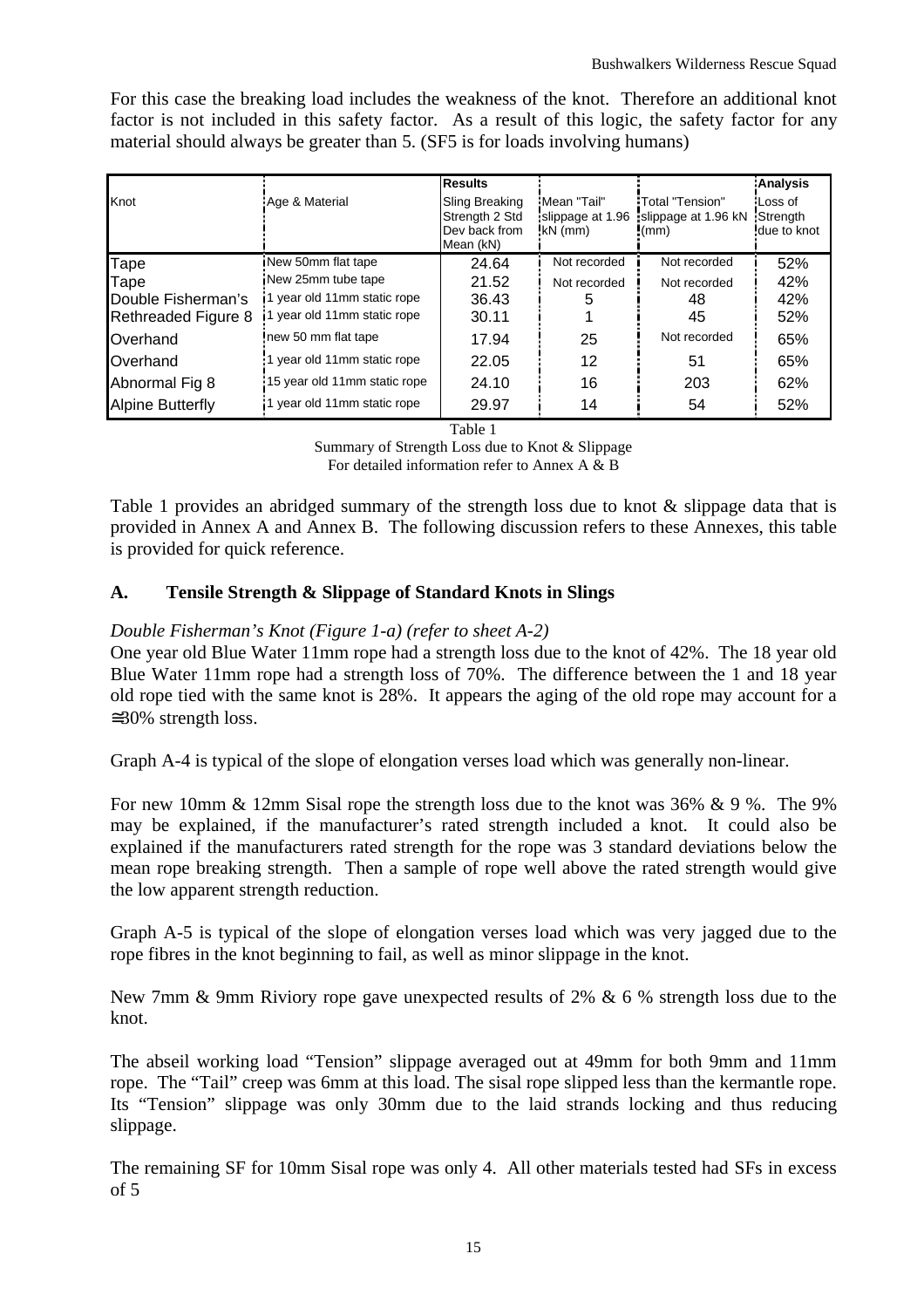#### *Tape Knot (Figure 1-b) (refer to sheet A-1)*

These results indicate new Polyester flat tape (19 & 50mm) had a strength loss due to the knot of around 50%. The 25mm flat had the greatest strength loss due to knot of 58%.

New Polyamide 25mm tube tape, had a strength loss due to of the knot of 42%. Graph A-3 is typical of the slope of elongation verses load which was generally linear until failure, however their were noticeable dips in the graphs believed to be due to slippage in the knot as it became tight.

Slippage data was not recorded for most of this series of tests. However, the cyclic tests on tape do provide further data on slippage.

The remaining SF when using 19mm or 25mm slings tied with a tape knot is only 3. The remaining SF for 50mm flat and 25mm tube was good at 13 and 11.

#### **B Tensile Strength & Slippage of Alternative Knots**

#### *Overhand Knot for rope (Figure 1-c) (refer to Annex B sheet B-1)*

One year old Blue Water 11mm rope had a strength loss due to the knot of 65%.

Graph B-4 is typical of the slope elongation verses load which was generally exponential until failure. At near failure it was noted one specimen displayed a partial roll back in the knot. (Similar to the abnormal Figure 8 Knot) This was an unusual event and should be examined with further testing.

The strength loss due to knot for the six year old 9mm rope was high at 75%. It is unclear whether rope age is affecting the results here. The remaining SF when using a 1.96kN load was acceptable at 5. The remaining Factor of Safety for one year old Blue Water II 11mm rope was good at 11.

There was only a 5% difference in strength or slippage between the wet and dry tests for the 6 year old Edelrid 9mm static rope. The Edelrid "dry" treatment is likely to have protected the rope from moisture and so loss of strength.

The abseil working limit "Tension" slippage averaged 65mm for both the 9mm and 11mm rope. "Tail" slippage was 10mm.

The Overhand Knot had acceptable standard deviation figures for strength. This goes against Warild's (1990) observations that reported the strength of this knot as being inconsistent.

For new 12mm Sisal rope the strength loss due to the knot was low at 41 %. Graph B-5 is typical of the slope of elongation verses load, which was jagged as the rope fibres began to fail, as well as minor knot slippage.

Of the Overhand Knot samples tested on the tensile testing machines, the majority appeared to fail at the point of maximum compression inside the knot. The knots geometry uses a chocking effect for gripping the two ropes which may be the reason why it is not as strong as the other knots tested. The chocking action may concentrate all the load onto a small area thus causing a compression point which leads to failure. The Double Fisherman's Knot, which also failed at the point of maximum compression just inside the knot, was not affected by a chocking action but rather a gripping action over a greater proportion of the knot. Hence the Double Fisherman's Knot is stronger than the Overhand Knot.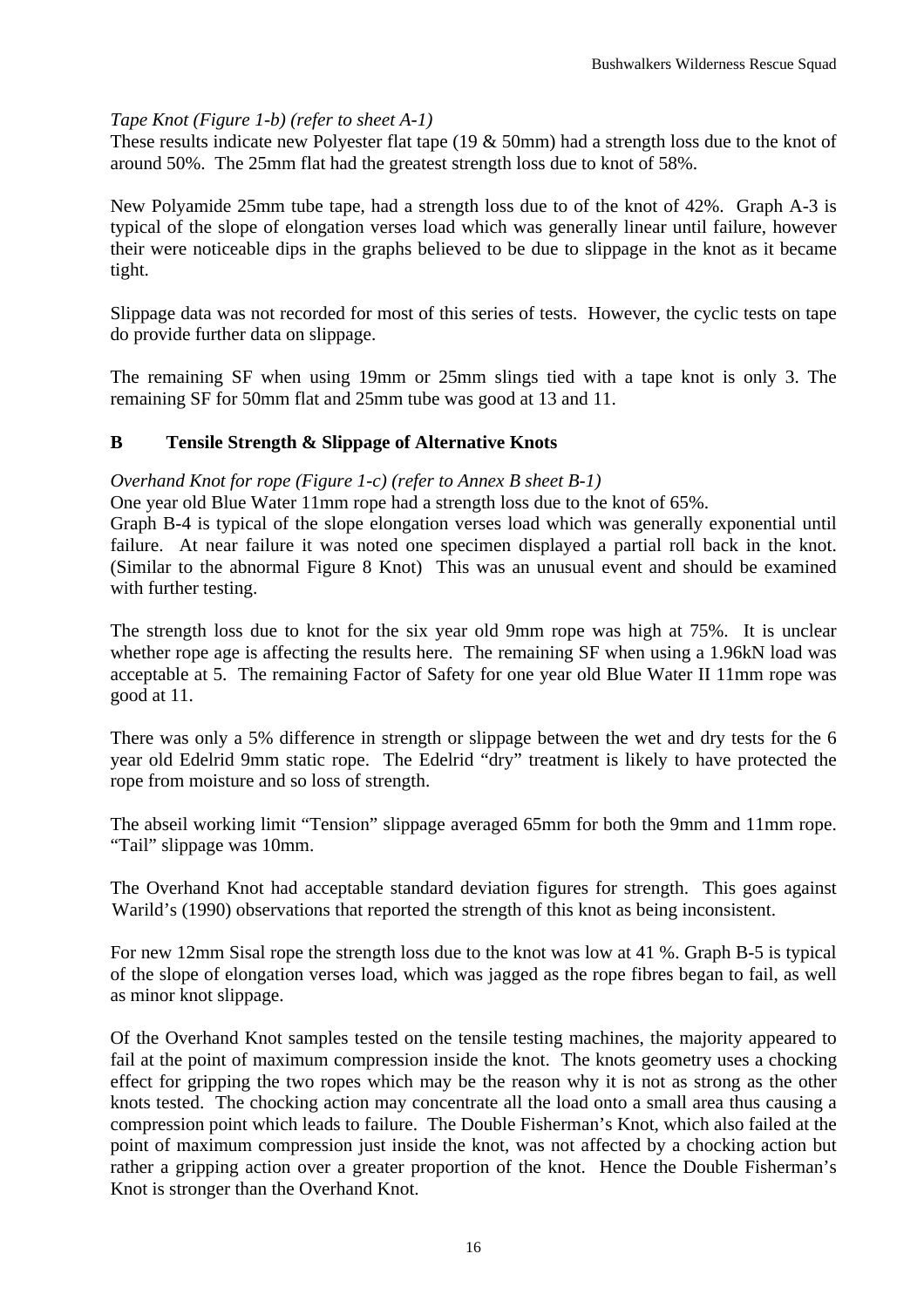#### *Overhand Knot for tape (Figure 1-d) (refer to sheet B-1)*

For new Polyester flat tape (25mm & 50mm), the strength loss due to the Overhand Knot was between 61 to 65%. The remaining SF when using a 1.96kN load for the 25mm flat and 25mm tube tape was only 3. For the wet and dry 50mm flat samples, the remaining SF was between 9 and 10.

There was no major difference in strength or slippage between wet and dry tests for 25 or 50mm flat polyester tape.

The result for the three-year-old Polyamide 25mm tube tape, which had a strength loss due to the knot of 82%, was alarming. Mean breaking strength was only 7.16kN and the standard deviation of the sample tested was very small at 0.42 (indicating very repeatable results). If the material were new, it is estimated the breaking strength would be 12.6kN. The results give a breakage 56% less then what was expected. It seems unlikely the ageing effect would be this bad for tape that was only bought in June 97. The sample had been used as a club hand line during that time and had been stored appropriately when not in use. Although the sample tape was dirty (It was washed and dried before testing) no serious abrasion was detected apart from some minor fluffing.

Graph B-3 is typical of the slope of elongation verses load which was generally linear until failure.

#### *Rethreaded Figure Eight Knot (Figure 1-e) (refer to Annex B sheet B-2)*

One year old BW 11mm rope had a strength loss due to the knot of 52%.

The new 7mm and 9mm Rivory rope had a low strength loss due to the knot of 24% and 30% respectively. The remaining SF with the 1.96kN load for the 9mm and 11mm ropes were excellent at 13 and 15 respectfully and acceptable for the 7mm cord at 8.

The abseil working limit "Tension" slippage averaged at 44mm. Average "Tail" slippage was only 1mm. This knot had the least slippage (especially tail) when compared to the other knots of the same material.

#### *Abnormal Figure Eight Knot (Figure 1-f) (refer to Annex B sheet B-2)*

Breaking strength was similar averaged at 14.8kN between the two Edelrid wet and dry samples. This was probably due to the "dry" treatment on this rope. Strength loss due to knot was between 62% to 64%, however this rope was aged. The breaking strength of the older Blue water 9mm rope sample was a lot stronger at 24.1kN compared to the two Edelrid samples that were not as old.

All 9mm rope specimens tested had at least one roll back, four rolled back twice and one specimen rolled back three times. The lowest first roll back occurred at 2.1kN ( the weight of two abseilers) Graph B-6 is typical of the slope on the graph of elongation verses load, which was dramatic, as the knot displayed either partial or complete roll-backs.

Significant "Tension" slippage was already occurring at the abseil-working load, with an average "Tension" slippage of 165mm. "Tail" slippage was only an average of 10mm.

Average "Tension" slippage at failure for the 3 sets of tests conducted was 410mm. On one specimen the "Tail" had slid in 120mm to the point where the tail was flush with the knot before it broke. Another specimen had a "Tension" slippage of 633mm at failure. No significant slippage difference was noted between wet and dry samples.

Another example of how dangerous this knot can be is to tie the knot with inappropriate tail lengths and have the knot poorly packed. In this configuration, it is possible for two people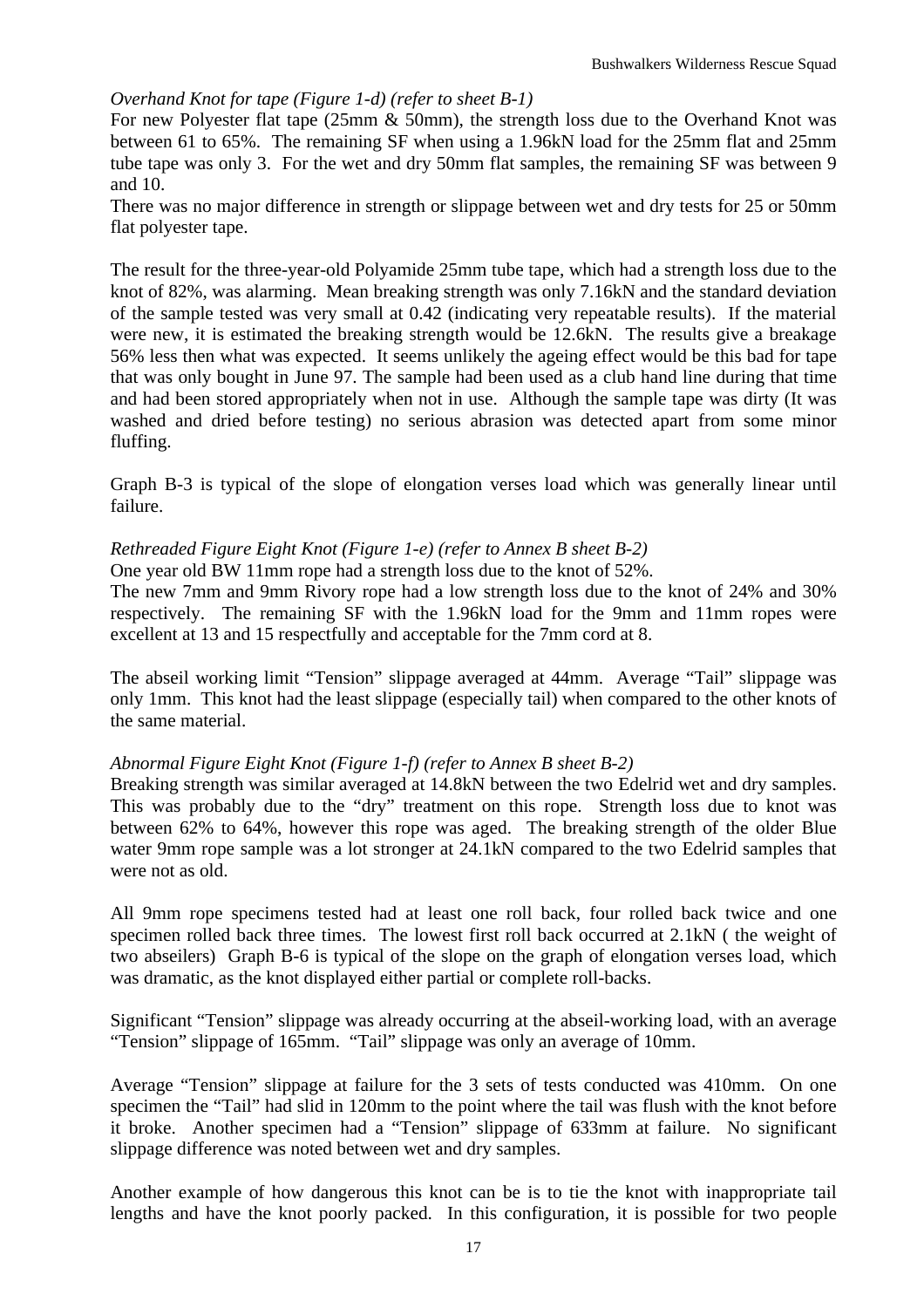pulling in a tug of war fashion (which equates to approximately a 50kg load) to pull the knot completely apart. For the reason of roll back and knot failure this knot was deleted from further testing.

#### *Alpine Butterfly Knot (Figure 1-g) (refer to Annex B sheet B-2)*

One year old 11mm rope had a strength loss due to the knot of 52%. The six year old rope was between 59 and 66%. Remaining SF with the 1.96kN load was very good, being between 12 and 16. From a strength point of view, this knot performed very well. The large majority of the specimens broke at the top or bottom bollard indicating the knot was very strong. The lower strength of the older rope may be due to an aging factor.

It was interesting to note the difference between the dry and wet samples. All specimens from the dry sample had uniform slippage as load was applied and there was still some slippage as load approached failure. The wet sample was interesting in that the knot would hold then slip all of a sudden, hold then slip again. Graph B-7 is typical of this noted occurrence.

The abseil working limit "Tension" slippage averaged at 74mm. Average "Tail" slippage was 14mm.

Horrocks (2000) discovered this knot (when used to tie two ropes together) could easily be tied the wrong way resulting in the knot possibly undoing under load with obvious deadly results for any abseiler on the rope. This fact was pointed out to the author soon after this set of tests was completed. Two people pulling on the rope in a tug of war fashion can demonstrate this. It is not apparent to casual visual inspection that the knot is tied incorrectly. Due to this issue, the Alpine butterfly knot was deleted from further testing.

#### *Knot Strength Comparisons*

The results of Section A and B have been summarised into Table 2 as sourced by the author. This table also compares the present data to other published sources.

|                        | TYPE OF ROPE JOINING KNOT |                                   |                                     |                                      |                 |                                   |
|------------------------|---------------------------|-----------------------------------|-------------------------------------|--------------------------------------|-----------------|-----------------------------------|
| Source                 | <b>TAPE</b>               | <b>OVERHAND IN</b><br><b>TAPE</b> | <b>DOUBLE</b><br><b>FISHERMAN'S</b> | <b>RETHREADED</b><br><b>FIGURE 8</b> | <b>OVERHAND</b> | <b>ALPINE</b><br><b>BUTTERFLY</b> |
| <b>DROHAN</b>          | 42% & 52%                 | 65%                               | 42%                                 | 52%                                  | 65%             | 52%                               |
| Wild Sports (11 & 9mm) |                           |                                   | 12% & 22%                           |                                      |                 | 24% & 34%                         |
| Luebben                | 30-40%                    |                                   | 30-35%                              |                                      | 35-40%          |                                   |
| Warlid (mainly 10mm)   | 55%                       |                                   | 45%                                 | 50%                                  | 55%             | 53%                               |

Table 2

Knot Strength Comparisons

Percentages given are for strength loss due to a knot

Drohan's results are for New Donaghys 50mm tape and 1 year old BWII 11mm rope

The present results compare well to Luebben (1996) and Warild (1990). While this appears to validate the current results, it must be remembered the current study's method of testing is not considered statistically accurate because of the small sample size and inability to test single strands. The accuracy and statistical significance of Luebben and Warild's results are not known.

Wild Sports (1996) knot strength loss figures are far less than the other quoted sources. For example, the Double Fisherman's knot has a strength loss due to knot of only 12% for 11mm and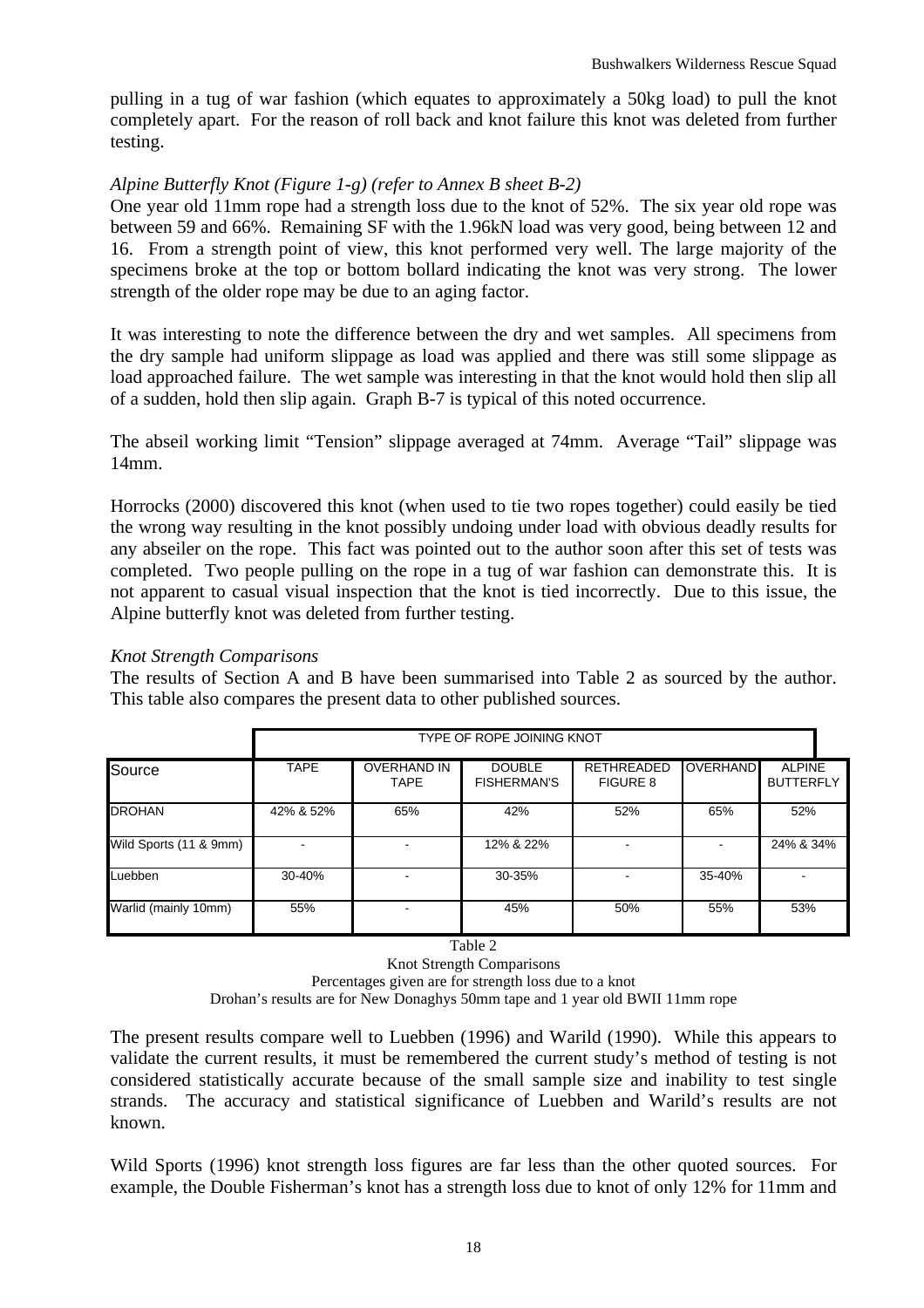22% for 9mm, whereas the other sources state between 30 and 45%. Luebben and Warlid may have compared breaking strength to manufacturer's rated rope strength, as has the present study.

A report has been sighted that the author requests not to be quoted, that suggests Wild Sports testing procedures compared knot breaking strengths to single strand test results for the same rope. This method provides a more useful measure of strength, therefore these results should be more accurate.

#### *Safety Factor Concerns for Knots*

Table 2 indicates many of these knots are weaker than the standard 33% allowed for strength loss due to a knot. Currently SF8 is applied to tape and rope by many outdoor and rescue organisations. Whilst SF8 is considered appropriate for the Double Fisherman's knot due to its adequate strength, these results indicate SF8 may not adequate for some of the other knots.

Using the logic discussed in the "Introduction - Understanding Safety Factors" (on p4), Sheet B-8 calculated the required SF for the knot strength loss from the data in Table 1. From these results only the Double Fisherman's Knot from three of the four sources of test data support SF8 as appropriate. All the other knots require a greater safety factor.

The Tape Knot and Overhand Knots, are of interest to the author. Table 3 provides a summary of their safety factors based on Drohan, Luebben and Warild's results

|               | Tape Knot  | Overhand Knot |
|---------------|------------|---------------|
| <b>Drohan</b> | 8.6 & 10.4 | 14.           |
| Luebban       |            |               |
| Warild        | 11.1       | 11.           |
|               |            |               |

 Table 3: Summary of Knot Safety Factors

Table 3 indicates only Luebban results are approaching SF8. Until absolute values can be determined, it would be wise to consider the other figures. The Tape knot ranges from SF8.3 to SF11.1. Noting the range of data SF10 is considering a good compromise for this knot. SF10 is also a good figure for field calculations to determine the WLL. As Warild's data is unclear on how the figures were determined, less importance has been placed on that figure. The Overhand Knot using Drohan's higher figure of SF14.1 should be rounded up to SF15. Considering the other Overhand knot test data on aged rope presented in this paper, SF15 is considered appropriate until more comprehensive testing can confirm the issue.

#### A SF15 will have impact on the WLL, for example:

A 9mm BWII static rope rated at 1820kg tied with an Overhand Knot is divided by SF15. This will give a WLL of only  $\leq 120$ kg (ie no more than two 60kg people are to be on the rope at any one time). This would rule out planned double loadings such as assisted or twin person abseiling. In a self rescue situation where a leader has to rescue a jammed abseiler by the use of prussiks, the safety factor will be compromised. For this reason 9mm ropes used in canyoning must be in good condition.

#### *Knot Slippage graphs*

Sheet B-9 graphs the comparison of the slippage of various knots at 3 different loads. All knots were acceptable at the two limit loads except the Abnormal Figure 8 Knot. The Double Fisherman's does slip up to 50mm in tension at a 1.96kN load. The Abnormal Figure 8 had alarming slippage in tension of 203mm at the 1.96kN load. The Rethreaded Figure 8 had the least slippage and the Overhand knot (Graph 12) slippage was acceptable.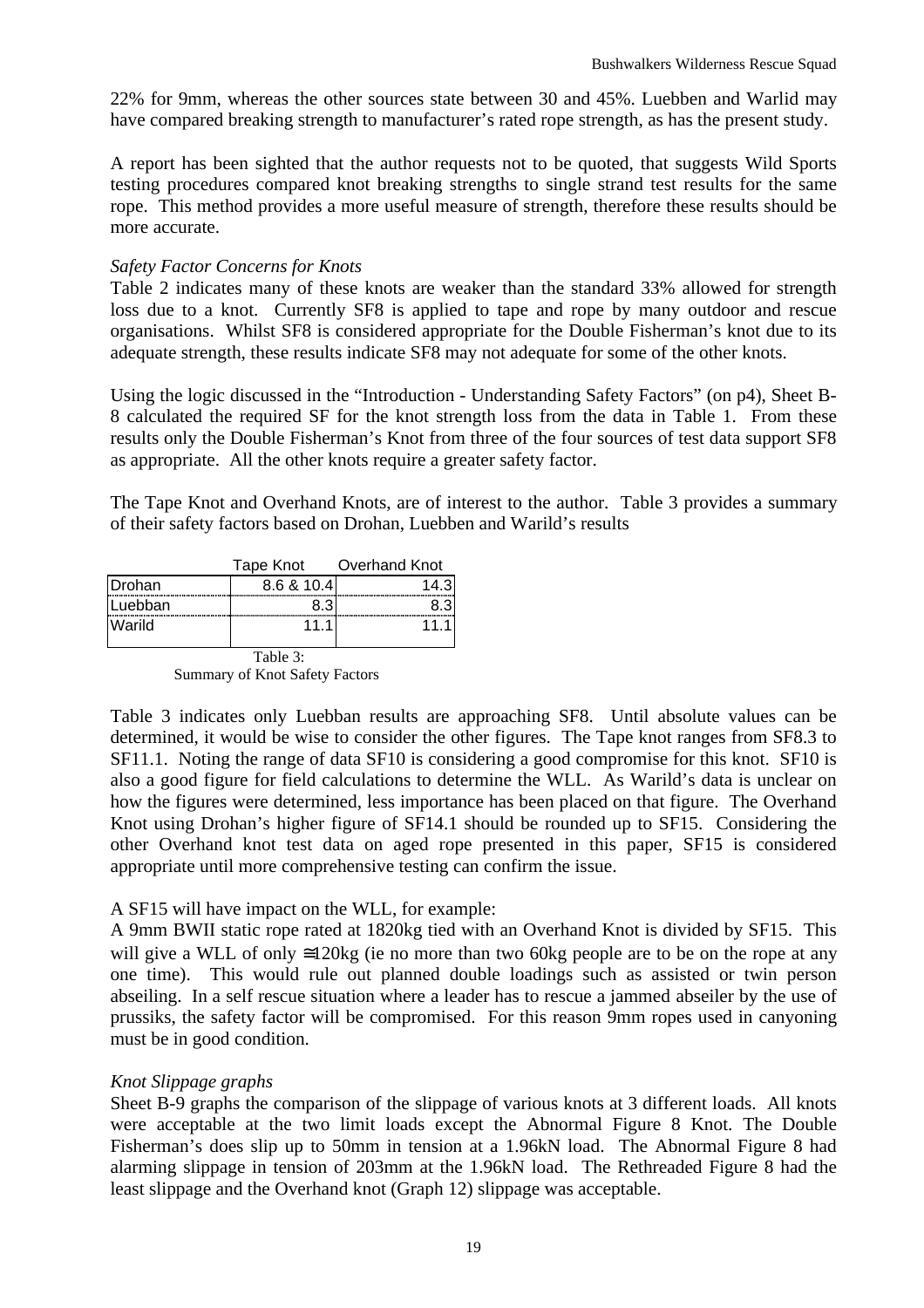#### *Anchor Sling Knots & Minimum Size*

In attempting to use smaller size rope or tape for abseil anchor slings, it is important that the strongest knots are used in order to maintain sling strength. Therefore the Double Fisherman's Knot should be used for rope and the Tape Knot for tape. Of the tests performed on non standard sling material, only the 12mm Zenith brand Sisal rope and 7mm Riviory brand cord are satisfactory, provided they are not shock loaded and are used only once by the party who placed them.

#### **C Single Strand Tests**

Due to lack of access to a tensile test machine with a stroke of over two metres, the single strand tests could not be successfully conducted.

This series of tests was very disappointing. Only one series of tests with new 25mm tube tape was conducted where the specimens broke before the machine reached the limit of stroke. This was due to tape not stretching as much as rope, however all the specimens broke at the bollard which according to AS 4143.1 (1993) indicates a failure of the test.

The single strand testing conducted on rope was a failure, due to lack of stroke on the tensile test machines available. The special spiral bollards on the ADFA machine did improve the situation by reducing stress concentrations in the rope, but the specimens still did not break prior to maximum stroke extension.

AS4143.1 (1993) requires three wrap turns of rope around each fixed bollard and then locking off by clamping. Throughout the tests the clamping arrangement did not move more than a few millimetres. The problem was the rope in the three wrap turns between the clamp point and the gauge mark began to stretch out as load was applied. This occurred to the point where the machine was out of travel.

The procedure from AS4143.1 (1993) was followed, except for gauge length of specimen. The standard requires the gauge length to be 1m. With the specimen pretensioned, the machine allowed only a 250mm gauge length in order to attempt breakage before the maximum stroke of the machine was reached.

Due to the unsuccessful single strand tests, the author is of the opinion that further statistical analysis to determine the precision of the strength of knots is not warranted.

#### **D Cyclic Tests**

| 50 kg cyclic load           | Tape knot | <b>Overhand</b><br>knot in tape | Double<br><b>IFisherman's IFigure 8</b> | Rethreaded | Overhand in<br><b>Irope</b> |
|-----------------------------|-----------|---------------------------------|-----------------------------------------|------------|-----------------------------|
| Mean Tail slippage (mm)     | -6        | 40                              | 9                                       |            | 26                          |
| Total Tension slippage (mm) | 55        | 117                             | 27                                      | 34         | 50                          |
| 100 kg cyclic load          |           |                                 |                                         |            |                             |
| Mean Tail slippage (mm)     |           | 31                              | 15                                      | 10         | 14                          |
| Total Tension slippage (mm) |           | 90                              | 41                                      | 63         | 40                          |

Table 4: Summary of Cyclic loading data for various knots Slippage data is after 15 cycles of loadings have been completed.

Table 4 provides an abridged summary of the cyclic loading data that is provided in Annex D. The following discussion refers to these Annexes, this table is provided for quick reference.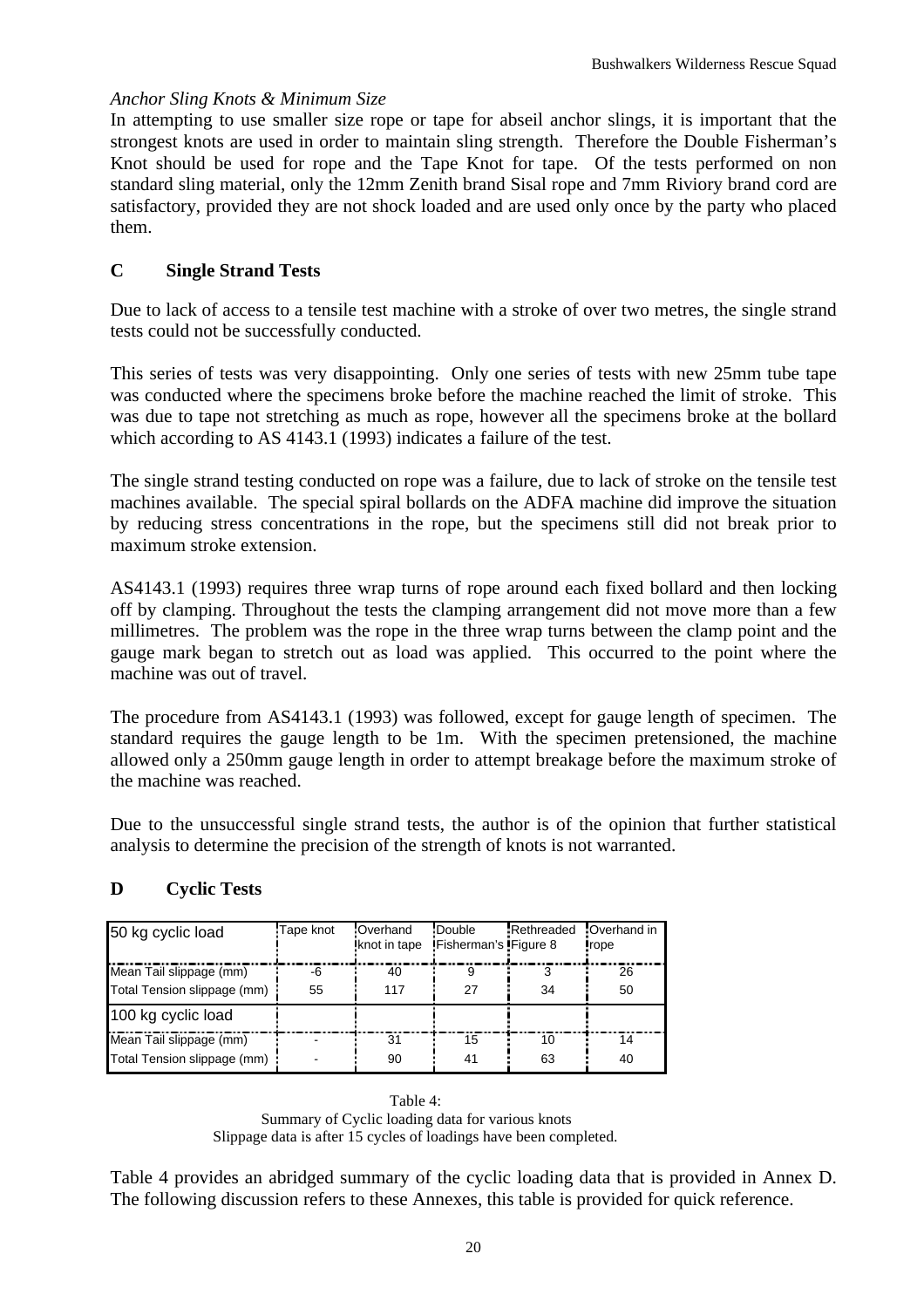Refer to Annex D1 to D11 for graphs of the cyclic loading.

"Acceptable slippage" is defined as not being noticed or causing alarm to the user.

#### *50kg cyclic loads on knots in dry 9mm static rope*

All knots tested had acceptable slippage in the range of the tests especially in the critical area of "Tail" slippage.

The Rethreaded Figure Eight Knot (Graph D3) had the least "Tail" slippage of only 3mm after 15 cycles.

The Double Fisherman's Knot (Graph D1) had acceptable "Tail" slippage of 9mm after 15 cycles.

The Overhand Knot (Graph D5) had the most "Tail" slippage at 26mm after 15 cycles.

"Tension" slippage was acceptable for the knots tested, with the most being the Double Fisherman's (Graph D1) at 27mm after 15 cycles.

#### *100kg cyclic loads on knots in dry 9mm static rope*

All knots tested had acceptable slippage in the range of the tests especially in the critical area of tail slippage. Again the Rethreaded Figure Eight Knot (Graph D4) had the least "Tail" slippage of only 10mm after 15 cycles but it had the most "Tension" slippage of 63mm.

The overhand knot performed the opposite way to the other two knots tested, in that the 100 kg load slipped less than the 50 kg load (Graphs D5 & D7) ("Tension" slippage 14mm verses 26mm). From this it appears the Overhand Knot can slip more if there is not adequate weight to lock up the rope.

#### *Wet tests on rope knots*

The wet tests (Graph D6) undertaken in both load ranges had significantly less slippage. The rope specimens had no "dry" treatment. It appears that when wet, the ropes expand about 0.5mm in rope diameter in the knot and so lock up more tightly.

#### *50kg cyclic loads on knots in dry 50mm flat tape*

The Tape Knot (Graph D8) was interesting in that after 15 cycles the "Tail" had increased by 6mm in length as the knot tightened up. This is due to the construction of the Tape Knot, in that as the knot tightens the tail does not move from its existing position and so actually gets longer simply as a result of the knot becoming more compact. All other knots tested had a decrease in tail length.

The Overhand Knot in tape (Graph D9) had significantly more "Tension" slippage than the same knot in rope. "Tail" slippage was 40 and 31mm for the two load tests. The "Tension" slippage was also significant at 117mm with the 50kg load. It is expected that continued slippage would occur with additional load cycles.

#### *Wet test with overhand knot on tape*

The wet test undertaken with the 50kg load (Graph D10) had significantly less "Tension" slippage than the dry (69mm verses 117mm). It appears the polyester tape may expand when wet and so lock the knot more tightly.

#### *100kg cyclic loads on knots in dry 50mm flat tape*

As with the rope the Overhand Knot in tape (Graph D11) "Tension" slippage was slightly less with the 100 kg load than the 50 kg load ("Tension" slippage was 90mm verses 117mm). The overhand knot in tape can slip if there is not adequate weight to lock up the tape.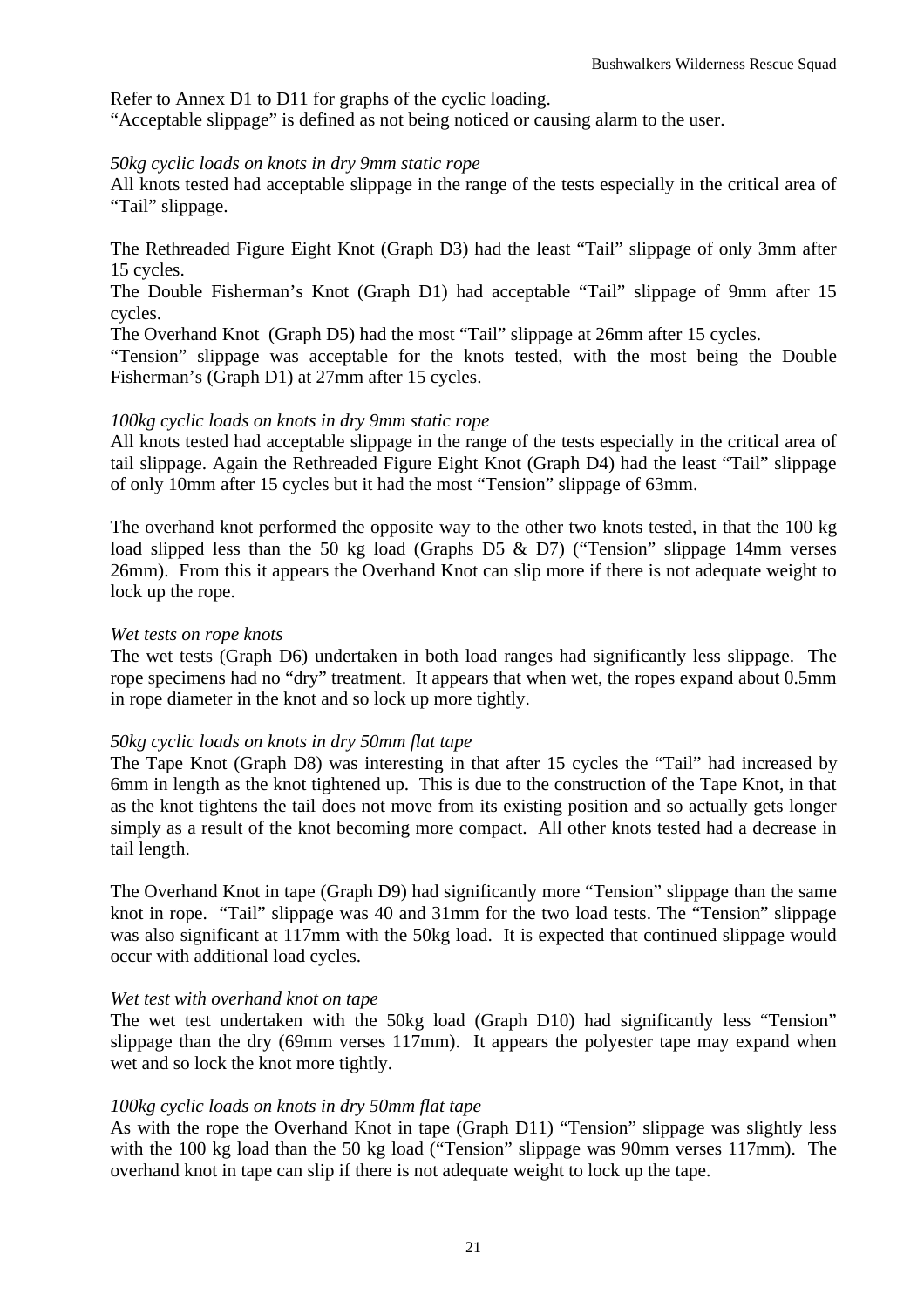#### **E Rope Pull Down tests**

#### *Comparison of Sites*

Annex E Sheet E-1 provides the results for the simulated  $90^{\circ}$  edge. Sheet E-2 provides the results for the Bungonia cliff edge. The graphs depicting the commencing rope pull and 200mm movement show little difference between the three knots tested, for the simulated cliff edge against the Bungonia waterfall. This shows the simulated edge appears to accurately model the starting inertia and rolling friction. There was significant difference in edge knot pull over results between the two series of tests. This was expected due to the vastly different shape of the two edges.

#### *Results from actual and simulated cliff edges*

Sheet E-1 indicated that the Double Fisherman's Knot did get caught on all hard edges especially the reverse edge. (Figure 12 depicts a reverse edge). This is due to the cylindrical shape of the knot where the knot jams against the hard edges. This knot required significantly more force (nearly  $40$ kg) than the other knots to move over a  $90^\circ$  reverse edge.

It was noted on sheet E-2 for the natural edge the Rethreaded Figure 8 Knot required slightly more load than the Double Fisherman's Knot to move over the edge. This may be due to the Rethreaded Figure 8 Knot jamming more in the natural groove (refer to Figure 6a) than the Double Fisherman's knot. However the Double Fisherman's Knot did jam (Figure 8) and needed far greater force to move over all the simulated edges than the Rethreaded Figure 8 Knot. Based on this evidence, further rope pull down tests on the Double Fisherman's Knot were discontinued.



The Double Fisherman's Knot jamming on the edge. The arrow indicates the direction of pull. Figure 8

#### *Comparison of the Rethreaded Figure to the Overhand knot*

Two series of rope pull down tests were conducted on the Rethreaded Figure Eight Knot (Figure 9) and the Overhand knot (Figure 10). Graphs E-3 & E-4 indicated that the Overhand Knot required less force than the Rethreaded Figure Eight Knot on all the edges tested. In all cases the Overhand Knot required about 50% less force to pull down over the edge.





Figure 9 Rethreaded Figure 8 knot jamming Figure 10 Overhand knot clearing

Knots being pulled down over an edge. The arrow indicates the direction of pull.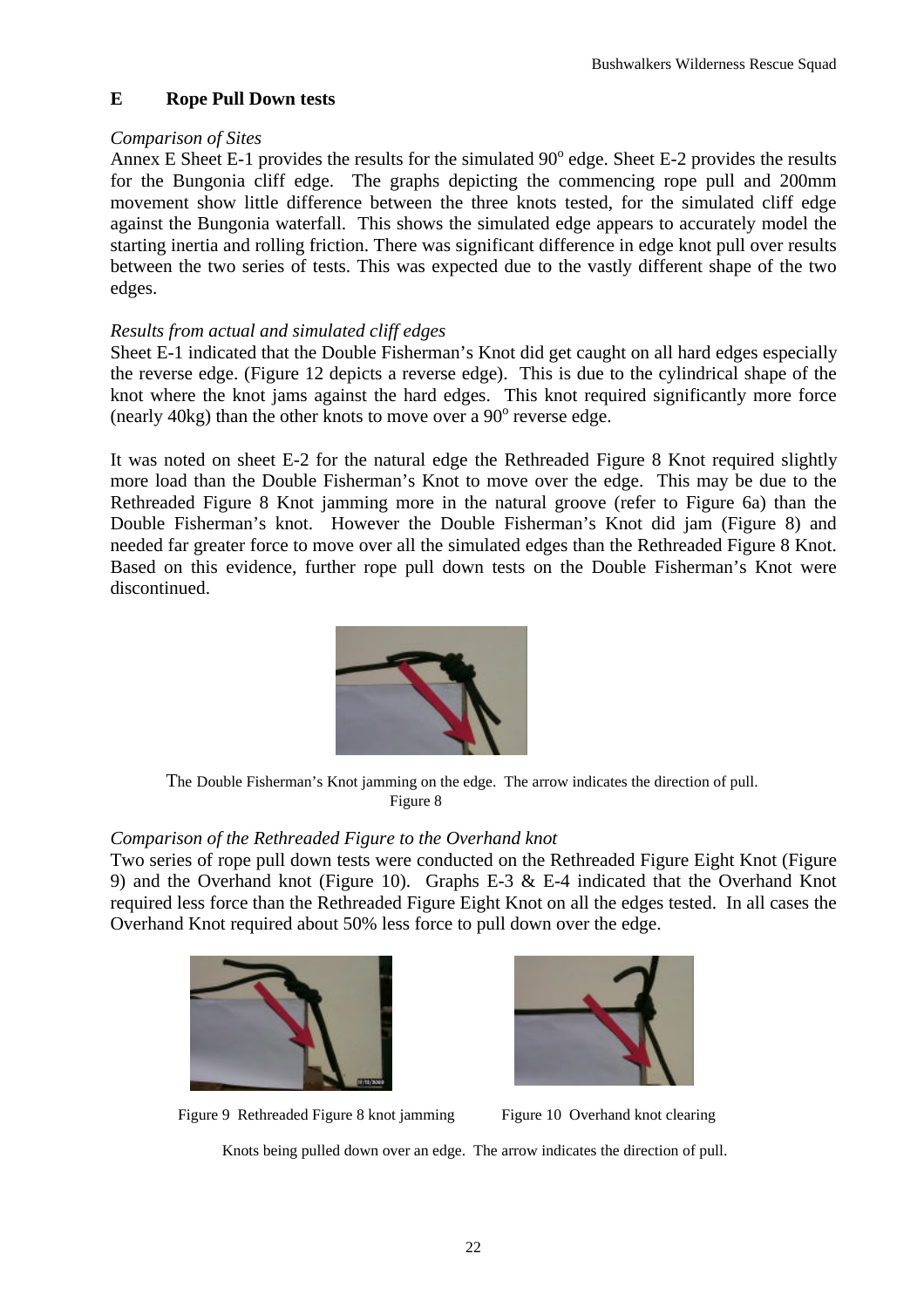As a result of this test the Rethreaded Figure Eight Knot was deleted from further pull down tests.

#### **Focus on the Overhand Knot**

With the Overhand Knot appearing to be the preferred knot, a more intensive series of tests was conducted.

*Starting Inertia loads:* It was observed the Overhand knot required more force than any other knot if the knot is against the sling. Graph E-5 comparing a Rethreaded Fig 8 to the Overhand Knot, indicates that the starting break free load of the overhand knot can be around three times higher if the knot is against an anchor sling. This is due to the knot clasping itself around the sling (Figure 11-a). Only the Overhand knot of the knots tested had this issue. If the knot is away from the sling this does not occur (Figure 11-b).



 (a) The Overhand knot against the sling (b) away from the sling The arrow indicates the direction of pull. Figure 11

*Comparison of the Tail direction:* Tail orientation can make a difference for the overhand knot. Figures 12-a& b below depict knot tails leading and trailing





 (a) Tails leading (b) Tails trailing Knot tails on the reverse edge. The arrow indicates the direction of pull. Figure 12

*Reverse edg*e- Graph E-6 shows there is little difference for the tails up position for leading or trailing, but as expected it is a different story for the level or down position. Refer to the photos below for a definition of tails up (Figure 13-a), level (Figure 13-b), or down. (Figure 13-c). For the down position, the tails leading required significant less force to pass the reverse edge than tails trailing. Surprisingly the tails level made more of a difference between the leading to trailing position than the tails down position.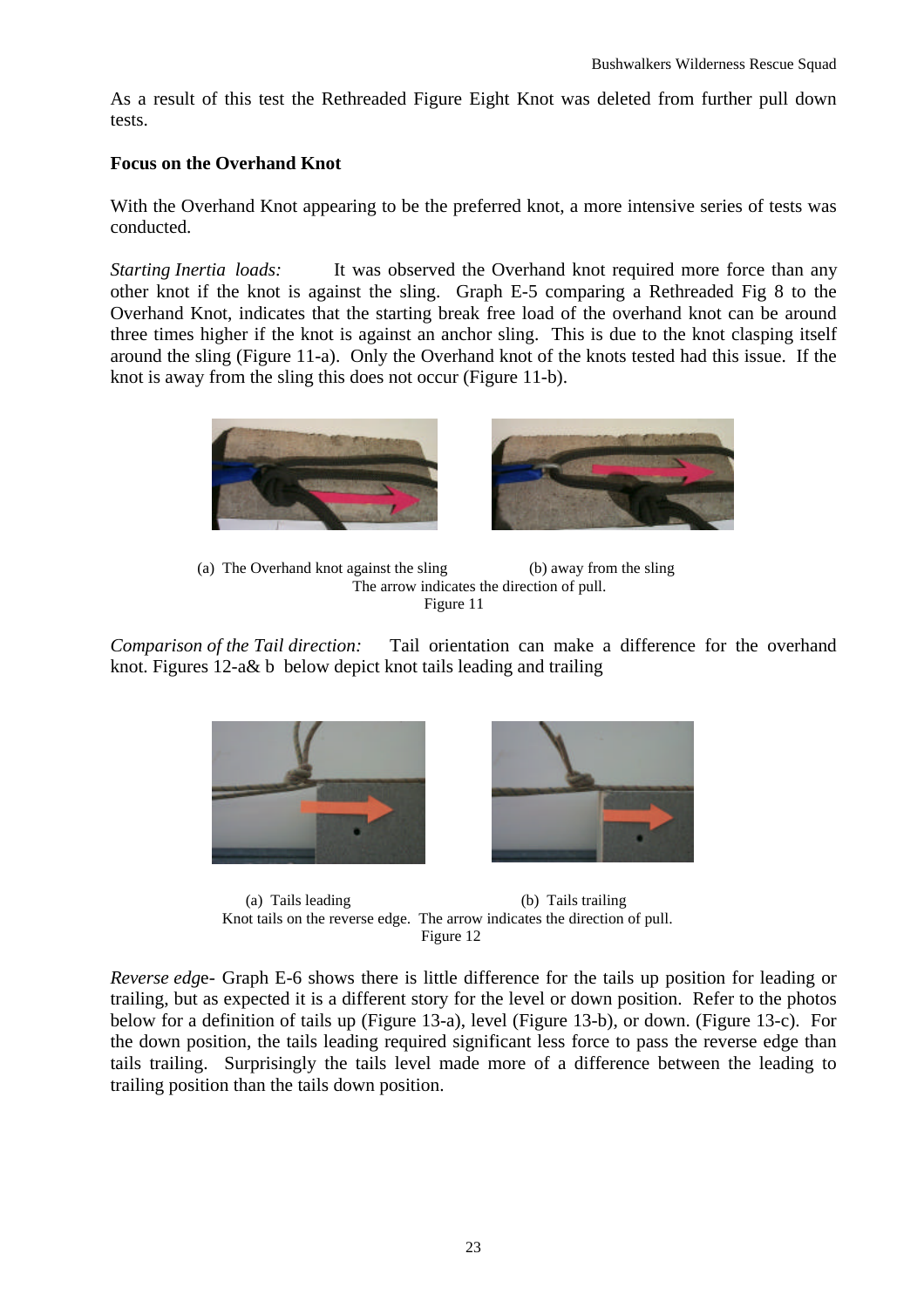





(a) Tails up (b) Tails level (c) Tails down Knot tails on the reverse edge. The arrow indicates the direction of pull. Figure 13

It appears the geometry of the knot against the edge comes into play. Figure 14 is a profile view of the Overhand Knot with tails leading in a down position when the knot first comes into contact with the  $90^{\circ}$  reverse edge.



Figure 14 Overhand Knot with tails leading in a down position against the reverse edge Arrow indicates direction of pull.

#### *First Test*

For one set of tests with tails leading the knot pivoted about the corner of the reverse edge. This took reasonable force to pull over, a mean of 25kg, before the knot cleared by lifting itself over the edge as shown in Figure 15.



Figure 15 Overhand Knot with tails leading against the reverse edge being pulled over Arrows indicates direction of pull and knot lifting.

#### *Second test*

Another set of sets with tails leading in a down position gave a surprising result for how the knot cleared the reverse edge. When under load the tails righted themselves to an upright position, which required less force to pull past the reverse edge. Only a mean of 11kg was required to clear the edge. Figure 16 of the end view of the knot with an arrow indicating how the tails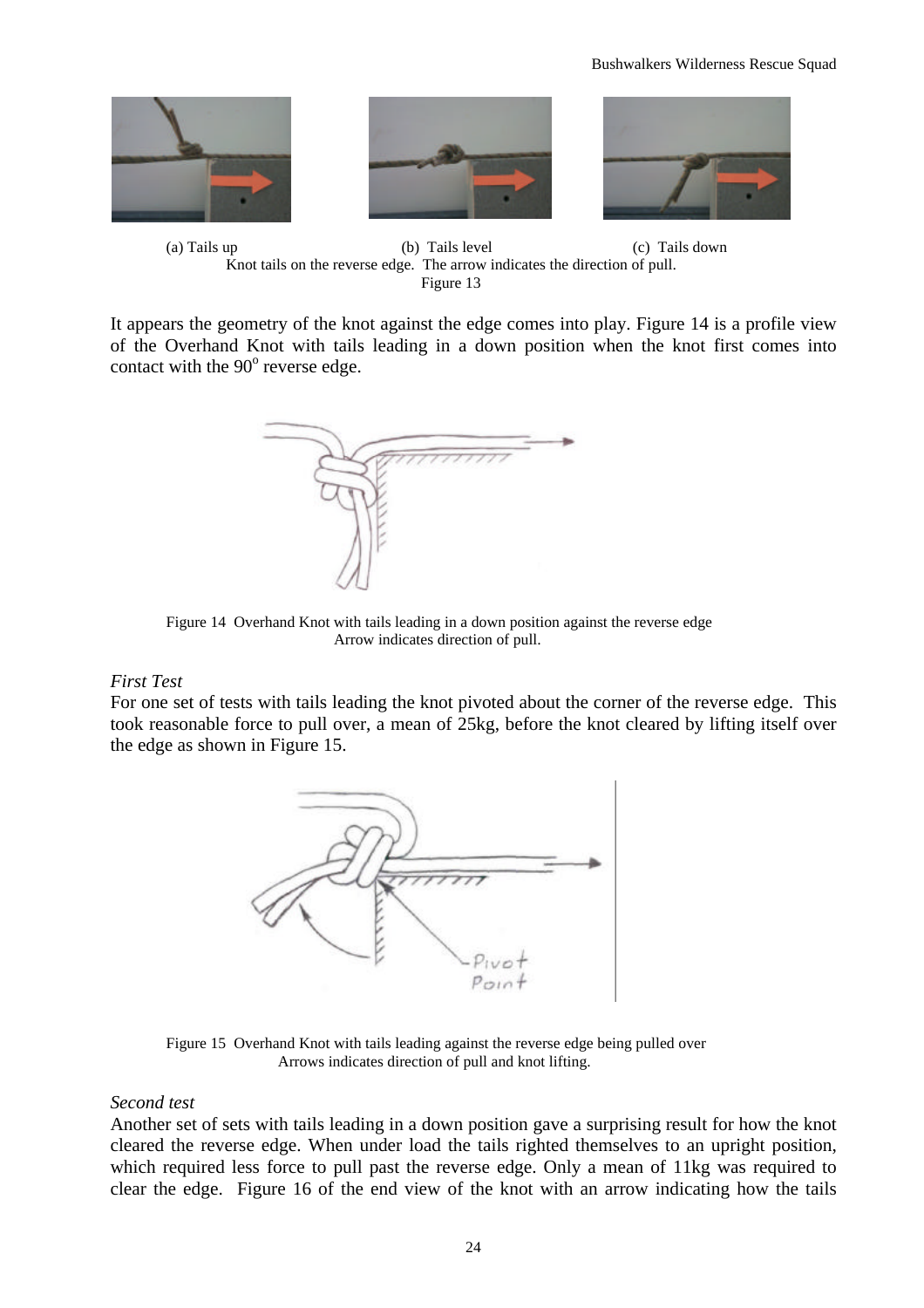rotate themselves to an upright position. The bulk of the knot against the edge is diagonal in shape, this appears to give a turning moment so the tails can right themselves.



 Figure 16 End view of the Overhand Knot Tails leading against a reverse edge with tails down. Arrow indicates direction of knot lifting.

The comparison of this first and second set of tests was not planned, it was only by chance. In order to conduct a left hand test, (tying the knot left handed) the second set of right hand tests was also conducted for comparison. It was noted the first set of tests were different to the second. No reason is known as to why the two sets of tests, gave the two types of response. Tail lengths were similar, at approximately 100mm. The only suggestion could be that as the two tests were done over a week apart, it is possible the rate of travel in the rope pulling was not constant.

#### *Third Test*

For tails trailing in a down position (Figure 17-a) the mechanism that the knot cleared the edge was by pivoting over the edge. It was also observed (Figure 17-b) the bulk of the knot against the edge is symmetrical when against the reverse edge. This square on abutment with the tails down required similar force (mean of 19kg) to the first set of tests (tails down and leading) to clear the edge as the knot can not so easily right itself by rotating as in the second set of tests.



(a) Profile (b) End view Overhand Knot with tails trailing against a reverse edge with tails down Figure 17

*90<sup>o</sup>* Graph E-7 shows that even going over the edge, the tail leading position required less force than the tails trailing. The tails up leading position required 24% less force than the tails trailing. Observation indicated the last section of the knot (labelled as the tripping point) on Figures 18 & 19 caused the load build up before the knot slipped over. But why the difference between tails leading to trailing?

For tails leading: (Figure18) perhaps the distance between the knots tripping point and the edge which was measured at 7mm may have allowed the knot to slip over the edge with less force.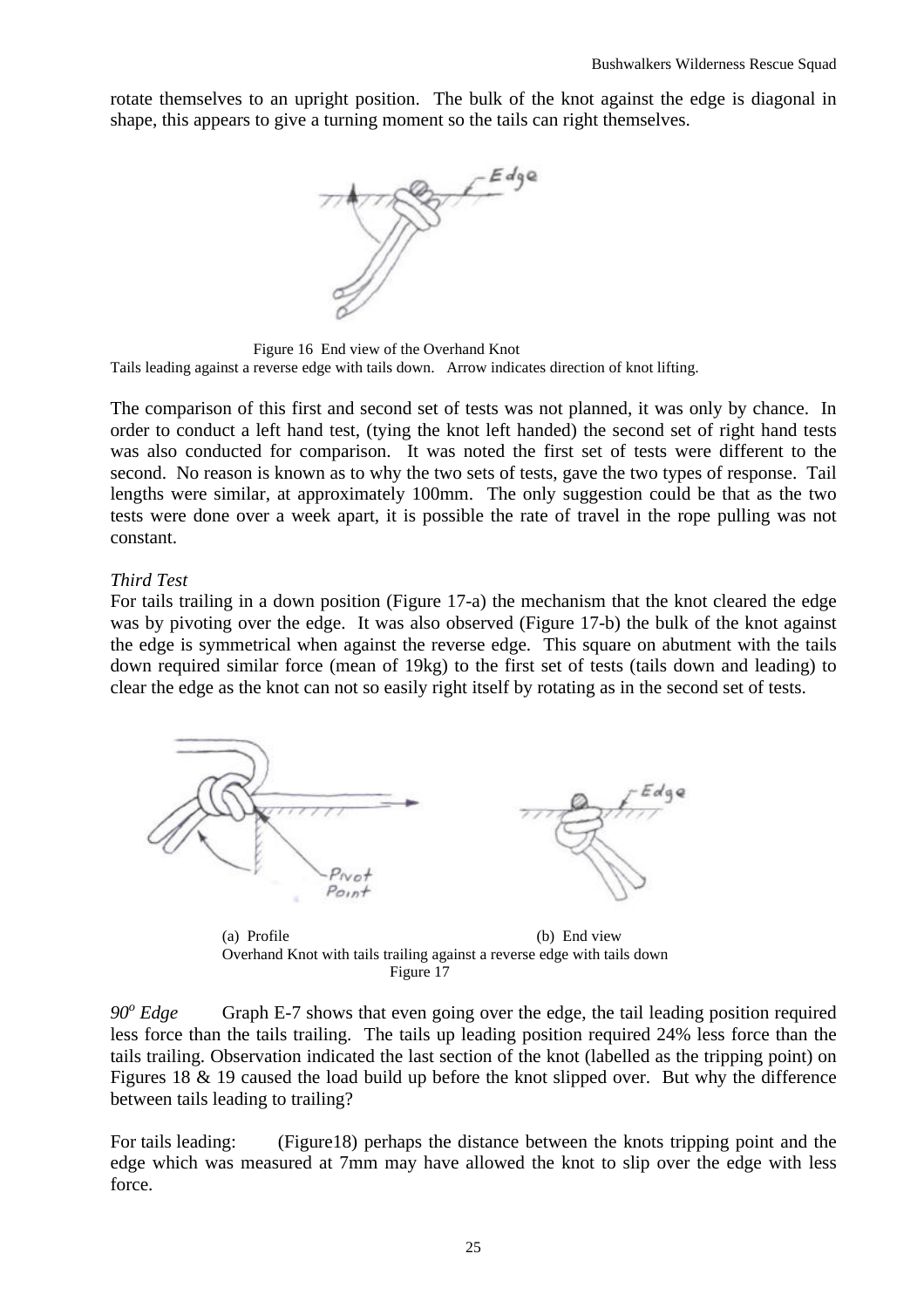

Figure 18

Profile of the Overhand Knot with tails leading going over a 90° edge. Arrow indicates direction of pull.

For tails trailing: (Figure 19) the distance between the knots tripping point and the edge was measured at 9mm. Although only 2mm greater than for tails leading, it may explain why this knots configuration requires more force to slip over the edge.



Figure 19

Profile of the Overhand knot with tails trailing going over a 90° edge. Arrow indicates direction of pull

#### *Comparison of Left Hand to Right Hand Tying of the Overhand Knot*

Two sets of tests were conducted to observe if the hand the knot was tied would make any difference on the edges. The results were generally within 2kg of each other, therefore it appears it does not matter if the knot is tied right or left handed.

#### *Comparison of the Overhand knot between Wet and Dry Conditions*

The final test was to determine if flowing water acted as a lubricant for the ropes being pulled down. Graph E-8 indicated the opposite was true. Wet ropes with no "dry" treatment require about double the load to pull over the edges than the dry ropes for the two tail positions tested. It appears the weight of the sodden tails makes the knot harder to right itself. The weight of the entire rope is also heavier when wet, which also adds to the force to pull over the edges.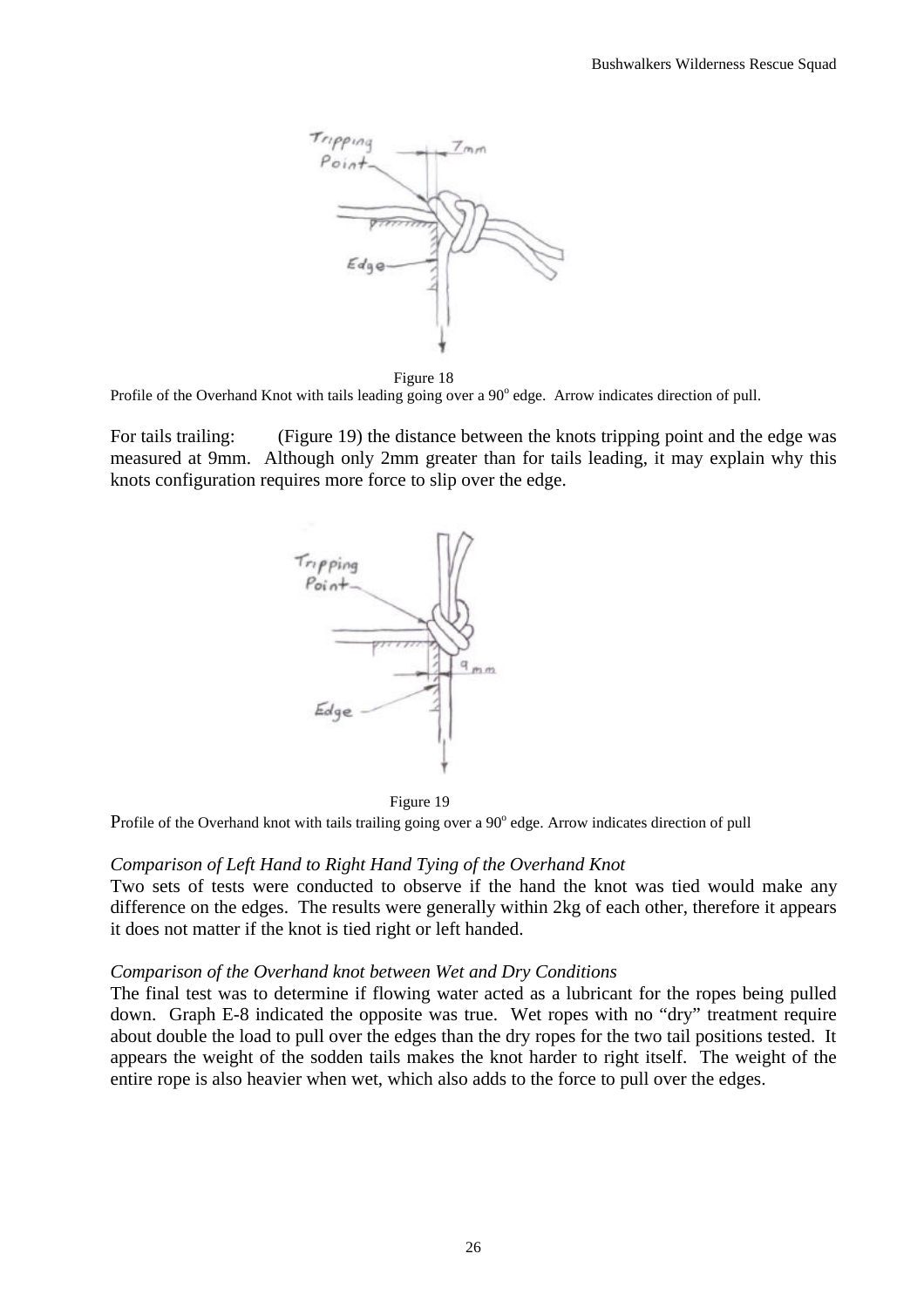# **Conclusions and Recommendations**

#### **Disclaimer**

Conclusive strength or slippage statements can not be made for this project, as the sample size of testing conducted was not large enough. However, an indication of what to expect can be drawn from these results. The results in this paper are not a substitute for proper training.

#### **Knot Strength**

The Double Fisherman's was the strongest knot tested for joining rope. The Rethreaded Figure 8 knot was the second strongest knot tested. All knots tested had acceptable strength for recreational abseiling. There may be an issue with the strength of the Overhand Knot when used on older rope.

It appears very old rope strength is affected by age, as one set of tests indicated a 30% strength loss when compared to the same tests using a newer rope.

More testing is required to confirm if there may be a safety issue when the Overhand Knot is subjected to a shock load.

Due to the wide range of published data on the strength of knots, the author recommends a more in depth literature review of knot strength, together with additional research on knot strengths.

#### **Safety Factor Concerns**

Due to the weaker strength of some knots, it is recommended the safety factor for the Tape knot should be increased from SF 8 to SF 10 and the Overhand Knot should be increased from SF8 to SF15. SF8 for the Double Fisherman's knot is acceptable, as it is a strong knot

#### **Slippage**

The Rethreaded Figure 8 Knot had the least slippage of the knots tested. The second best was the Double Fisherman's Knot. The Overhand Knot is acceptable.

#### **Smallest Size Material for Anchor Sling**

Of the tests conducted on non standard sling material, the smallest size anchor sling that is safe for one off use in a canyon provided it is not shock loaded is 12mm Zenith Sisal rope and 7mm Riviory cord.

#### **Knots for Anchor Slings**

The Tape Knot for tape and the Double Fisherman's for rope are still considered the preferred knots for tying anchor slings together due to strength and slippage considerations.

#### **Unsafe Slings**

From the results of this study, 19mm or 25mm flat tape are not recommended to use for sole abseil anchor slings, as these loops have only SF3 at the maximum abseiling load, which is not adequate.

#### **Unsafe Knots for Joining Two Ropes/tapes**

The Abnormal Figure Eight Knot is unsafe. The tensile tests confirmed that this knot rolls back on its self when loaded. It is possible that a rope joined with a poorly packed Abnormal Figure Eight Knot with small tails can completely undo with loads as low as 50kg as demonstrated by two people pulling either end of the rope.

The Alpine Butterfly Knot used to tie rope together can be tied incorrectly in a way that is not apparent to casual visual inspection. When incorrectly tied it is possible the knot may result in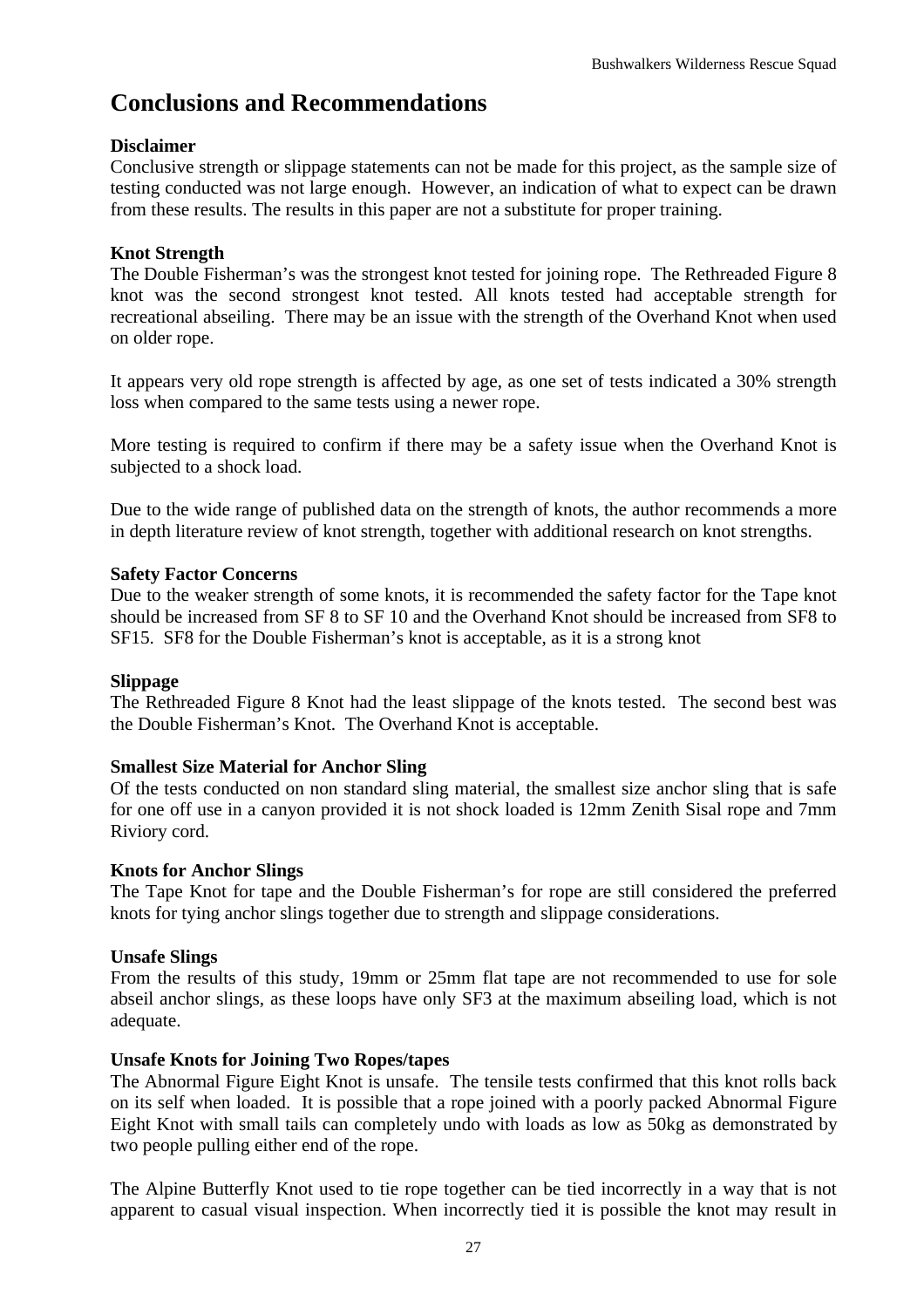complete separation of the two ropes when loaded as low as 50kg. This can be demonstrated by 2 people pulling in a tug of war fashion. Therefore this knot is considered too risky to use for joining rope.

The Overhand Knot should not be used on tape due to the progressive slippage when loaded.

#### **Preferred Knot for Tying Canyon Ropes Together**

The Overhand Knot appears to be the best knot to join two canyon ropes together when considering cliff friction issues. However canyoners should ensure knot tails are leading towards the edge and do not drop down on reverse edges as this increases the load required to pull the knot over the edge. When setting up a canyon abseil rope ensure the Overhand Knot never engages the anchor sling or link, otherwise it will take greater load to start pulling.

If the ropes are wet, the rope pull down load can be doubled.

The Double Fisherman's Knot has traditionally been the knot used to join two ropes. Whilst the strength of this knot can not be questioned, its performance in rope pull down tests was poor and for that reason this knot is not recommend for joining ropes in canyoning where rope jam could be an issue.

#### **Overhand Knot Hypotheses**

A hypothesis is proposed that the knot geometry of the Overhand Knot is responsible for the issues of rope pull down ease, as well as strength and slippage. The author understands that a number of reports state knot geometry is responsible for strength and slippage. Unfortunately none have been sighted due to the limitations on the literature review undertaken in this study. Based on the work in this paper, the overhand knot appears to be the most suitable knot that abseilers can use for joining their ropes together in recreational canyoning. The geometry appears to be the reason why the Overhand Knot performed so well on edges where as other knots performed poorly.

### **Further Research**

To prove the hypothesis put forward in this paper, an in depth study is required to explore the Overhand Knot in greater detail. This will prove if the geometry of the knot is responsible for its performance and should provide conclusive strength and slippage data.

Due to the premature failure of the Edelrid 25mm tube tape with an Overhand Knot, further tests are required to determine the strength of aged tape.

Additional rope pull down tests could be conducted in wet conditions to determine if a dry treated rope would require less load to pull down than a non dry treated rope when using the Overhand Knot.

A question should be put to Riviory in France as to how the rated strength of their rope is determined.

Additional research could be conducted on tape and rope. If suitable test machines are available, then stage two of this project plans to investigate shock forces and stage three plans to investigate the aging process. The objectives in detail are listed below:

#### *Stage Two*

• To determine how many cycles an old static rope can take using a FF0.1 and FF0.3 fall and a 200 kg load.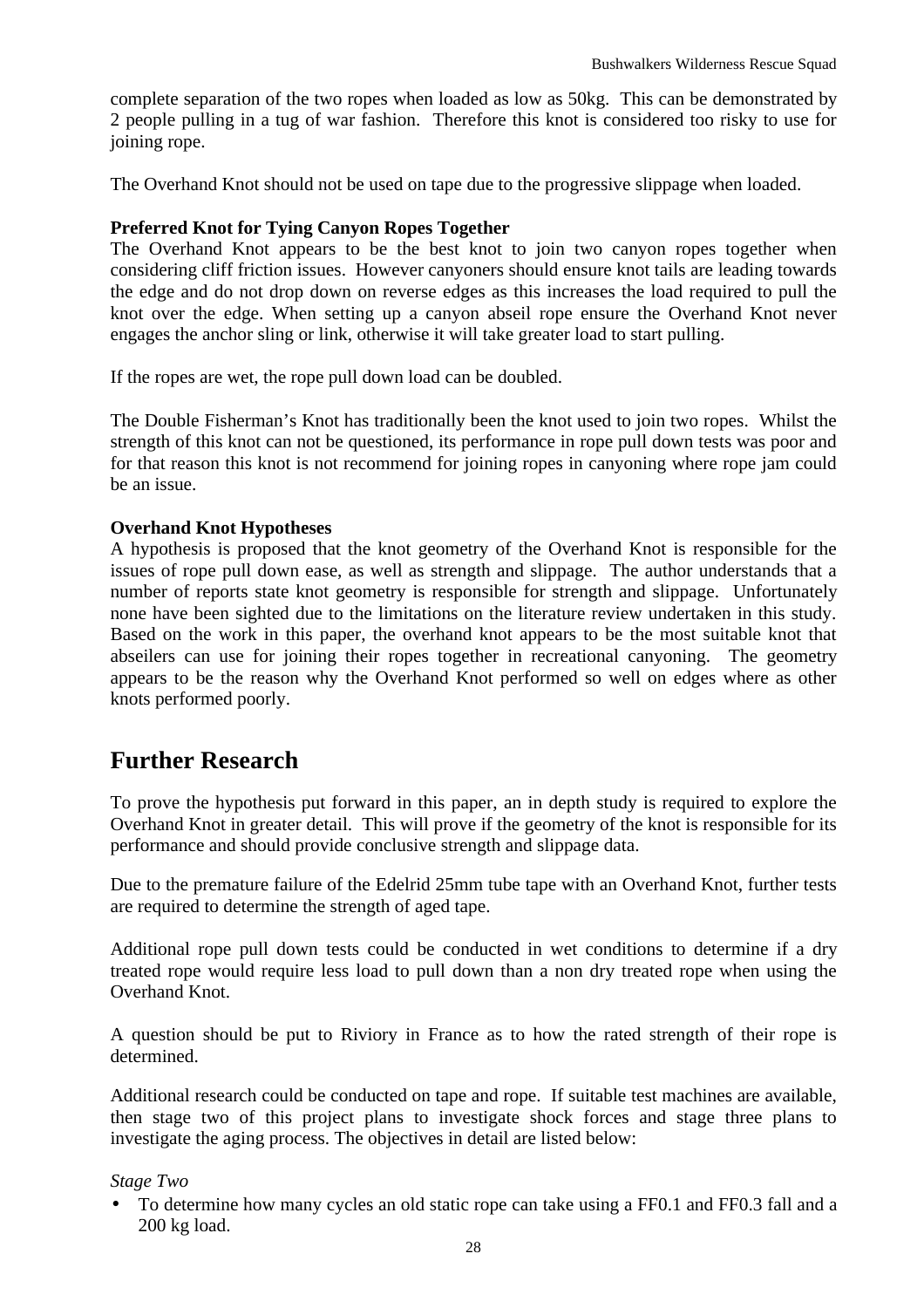- To determine the dynamic strength of alternative knots that could be used to join rope.
- To determine the dynamic load required to damage tape and rope over a  $90^{\circ}$  edge.

In addition to the tests planned for stage two, additional testing of the Overhand Knot should be conducted especially on old 9mm ropes using shock loads that could be generated by abseilers.

#### *Stage Three*

• To determine over a three year period the effect of ageing on the tensile strength of tape and rope when left in a simulated canyon environment.

## **Future of the Project**

BWRS has raised some funds for next stage of the project, however for donations would be gratefully accepted. Due to other commitments, the author will not be able to commence work on further research until the year 2003. A tensile testing machine with a stroke of at least two metres will be required if the project is to continue. The author is not aware of such a machine being available in Canberra. It may be possible to build a machine using a suitable hydraulic ram with two to three metres of stroke and a load cell mounted on the cross head. A suitable structure that can mount an appropriate load cell will also be required for the shock tests planed. ADFA have given tentative support to use their testing equipment, provided the tests can be scheduled around their other planned work.

## **Acknowledgments**

The author wishes to acknowledge the following people and establishments whose donations and time have allowed Stage One of the project to be completed:

The Australian Defence Force Academy - Civil Engineering Department for the free use of their tensile testing machine.

The Australian National University Mountaineering Club for a donation of funds.

Bruce CIT - Mechanical Engineering Department of for the free use of their tensile testing machine and the loan of 100kg of weight.

Ms Joanne Coleman from Jurkiewicz Adventure Store (ACT) for providing manufacturers specifications, and for selling material to be tested at a discounted rate.

BWRS Rock Squad members, Mess'rs Nic Bendelli, Glenn Horrocks, David Robinson and Richard Stankey for their time in helping with the Bungonia Creek rope pull down tests.

Mr Bevis Barnard, Senior Lecturer of Mechanical Engineering - Monash University, for his engineering advice and support.

Mr Trent Donohoo for the donation of rope.

Mess'rs Trent Donohoo and Martin Grimm for their time in helping conduct some of the cyclic loading tests.

Mr Karl Erret for his time in helping conduct some trial rope pull down tests at Wee Jasper.

Mr Doug Floyd for supplying some test data on the strength of old ropes.

Mr Glenn Horrocks of the BWRS Rock Squad and a PhD student of mechanical engineering, for his engineering advice and support.

Mr Eddie Mol for his time to operate the tensile testing machine at Bruce CIT.

Mr David Robinson of the BWRS Rock Squad for a donation of funds.

Mr Martin Pfeil of the BWRS Rock Squad for a donation of ropes (courtesy of the University of Technology Sydney - Outdoor Adventure Club).

And most of all my wife Jacquie for her support and patience throughout the project.